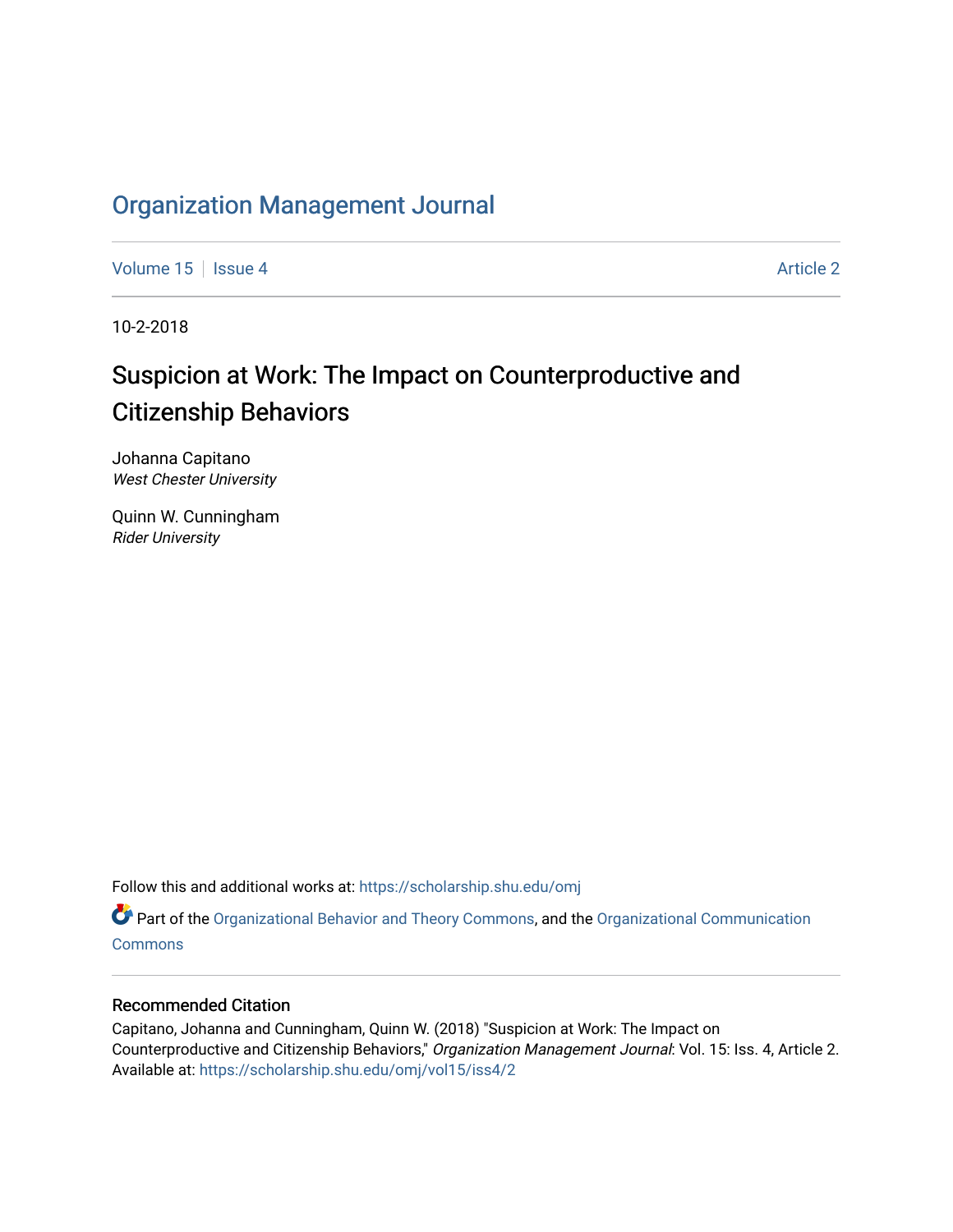# Suspicion at Work: The Impact on Counterproductive and Citizenship Behaviors

Johnna Capitano<sup>a</sup> and Quinn W. Cunningham<sup>[b](#page-1-0)</sup>

<span id="page-1-0"></span>a Management Department BPMC 464, West Chester University, West Chester, Pennsylvania, USA; <sup>b</sup> Department of Management, Rider University, Lawrenceville, New Jersey, USA

#### ABSTRACT

The purpose of this research was to examine the impact of state suspicion in the workplace, specifically, employee suspicion of managers, on counterproductive work behavior (CWB) and organizational citizenship behavior (OCB). Data were obtained from a cross-sectional survey of 251 working adults (Study 1) and a vignette randomized experiment of 219 working adults (Study 2). Findings indicate that employees suspicious of their managers are more likely to engage in CWB and less likely to engage in OCB. These findings may help to focus practitioners' attention on reducing workplace suspicion through open communication. Additionally, this research integrates the stressor–emotion model and the model of attributional suspicion to explain the relationships among suspicion, CWB, and OCB.

The moment there is suspicion about a person's motives, everything he does becomes tainted.

(Mahatma Gandhi)

<span id="page-1-7"></span><span id="page-1-5"></span><span id="page-1-4"></span><span id="page-1-3"></span><span id="page-1-2"></span>Strong empirical evidence demonstrates that in the workplace, trust leads to positive behaviors (Deluga, [1994](#page-10-0), [1995](#page-10-1); Mayer & Gavin, [2005\)](#page-11-0) and distrust leads to negative behaviors (Chory & Hubbell, [2008](#page-10-2); Erkutlu & Chafra, [2013;](#page-10-3) Thau, Crossley, Bennett, & Sczesny, [2007](#page-11-1)). But what happens in the case of suspicion, when an individual is in a state of suspended judgment between trust and distrust (Hilton, Fein, & Miller, [1993](#page-11-2))? Because workplace suspicion is a relatively new construct in the organizational behavior literature (Bobko, Barelka, Hirshfield, & Lyons, [2014\)](#page-10-4), there is little research on the consequences of suspicion and even less examining employees suspicious of their managers.

<span id="page-1-1"></span>State suspicion is "a person's simultaneous state of cognitive activity, uncertainty, and perceived malintent about underlying information" (Bobko et al., [2014](#page-10-4), p. 336). As opposed to trait suspicion, which refers to the general disposition to be suspicious of others, state suspicion refers to a particular target (i.e., person, organization) in a particular situation. Thus, even individuals with low trait suspicion will experience state suspicion in certain situations. Our research focuses on state suspicion in the workplace, namely, an employee's suspicion of his or her manager.

## **KEYWORDS**

Suspicion; counterproductive work behavior; organizational citizenship behavior

<span id="page-1-10"></span><span id="page-1-6"></span>Suspicion in the U.S. workplace is pervasive. Companies are hiring private investigators to track employees suspected of calling in sick with fake illnesses (Sick-day bounty hunters, [2010](#page-11-3)), and particularly in regulated industries, using software to monitor employee e-mail and social media has become common practice (Hill, [2011\)](#page-11-4). However, suspicion in the workplace is not limited to managers suspecting employees of wrongdoing; employees may also suspect their managers of misconduct or deception, and this latter form of suspicion has recently gained the attention of organizational scholars (Luu, [2017](#page-11-5); Zhou, Liao, Liu, & Liao, [2017](#page-12-0)).

<span id="page-1-13"></span><span id="page-1-9"></span><span id="page-1-8"></span>We examine the relationship of state suspicion and two key organizational outcomes, counterproductive work behavior (CWB) (Spector & Fox, [2002\)](#page-11-6) and organizational citizenship behavior (OCB) (Organ, [1997\)](#page-11-7), in two studies. The first is an observational study examining whether suspicion of one's manager is associated with CWB and OCB. The second is a randomized experiment in which we manipulate suspicion of a manager to examine whether aroused suspicion (Stiff, Kim, & Ramesh, [1992\)](#page-11-8) is related to employee CWB and OCB.

<span id="page-1-12"></span><span id="page-1-11"></span>We integrate two theoretical frameworks to examine the consequences of suspicion. First, we discuss the stressor–emotion model of CWB (Spector & Fox, [2002](#page-11-6)), which posits that negative workplace behavior can be a response to job stressors that induce negative emotions. We suggest that state suspicion of one's

CONTACT Johnna Capitano @ jcapitano@wcupa.edu @ Management Department BPMC 464, West Chester University, West Chester, PA 19383, USA. This research was conducted at Rider University.

<sup>© 2018</sup> Eastern Academy of Management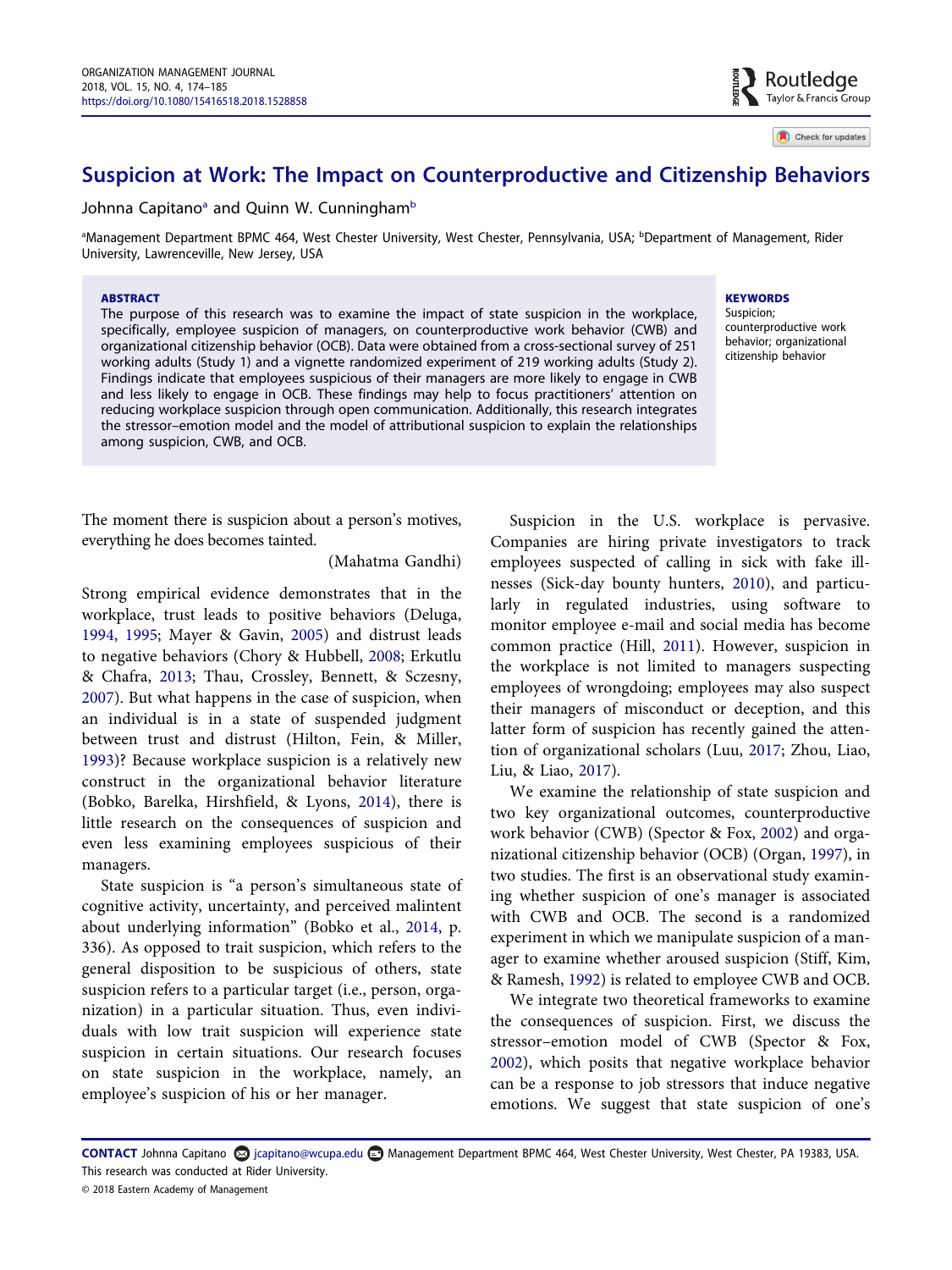manager is a job stressor that contributes to negative emotions, and ultimately to increased CWB. Second, we discuss the model of attributional suspicion (Fein, [1996](#page-10-5)), which suggests that an individual (e.g., employee) becomes resistant to being influenced by a suspected target (e.g., manager). We argue that when employees become suspicious of their managers, they resist engaging in the citizenship behaviors.

<span id="page-2-3"></span>Our study makes two contributions to the literature. First, we extend the nomological net of state suspicion and add to its construct validity by examining two criterion variables: CWB and OCB. Second, we incorporate the theoretical frameworks of the stressor–emotion model (Spector & Fox, [2005\)](#page-11-9) and the model of attributional suspicion (Fein, [1996\)](#page-10-5) with the conceptual definition of state suspicion (Bobko, Barelka, & Hirshfield, [2014](#page-10-6)) to help explain why state suspicion in the workplace promotes negative behavior and detracts from positive behavior.

# State suspicion

<span id="page-2-9"></span>Scholarly interest in state suspicion has increased since Bobko and colleagues published their 2014 paper on suspicion in automated and information technology contexts. Soon after, the authors updated their definition to apply to the general workforce. Although trait suspicion has been studied for decades in the fields of psychology and social psychology, state suspicion (Bobko, Barelka, & Hirshfield, [2014](#page-10-6), Bobko, Barelka, Hirshfield, & Lyons, [2014\)](#page-10-4) is a relatively new construct in the management field. Research on trait suspicion has found that people with suspicious personalities are more cynical (Levine & McCornack, [1991](#page-11-10)), more likely to report more symptoms on a general health questionnaire (Miller & Surtees, [1991\)](#page-11-11), and better able to detect phishing scams (Harrison, Vishwanath, & Rao, [2016,](#page-11-12) [January](#page-11-12)). Recent research has found that state suspicion mediates the relationship between impression management and employee voice behavior (Zhou et al., [2017\)](#page-12-0) and that employees are more likely to suspect a manager with low (versus high) cultural intelligence (Luu, [2017](#page-11-5)).

<span id="page-2-11"></span><span id="page-2-10"></span><span id="page-2-6"></span><span id="page-2-2"></span>State suspicion is similar to, but distinct from, distrust (Bobko, Barelka, Hirshfield, & Lyons, [2014\)](#page-10-4). Lewicki, McAllister, and Bies [\(1998](#page-11-13), p. 439) define trust as the "confident positive expectations regarding another's conduct" and distrust as the "confident negative expectations regarding another's conduct." Therefore, suspicion is distinct from distrust, largely because suspicion involves uncertainty, whereas distrust does not. Bobko, Barelka, and Hirshfield [\(2014](#page-10-6)) propose that trust and distrust are decisions, whereas suspicion is a state of suspended judgment. It is the certainty of distrust versus the uncertainty of suspicion that clearly distinguishes the two concepts.

State suspicion is also distinct from paranoid cognitions (Kramer, [1994](#page-11-14)), which refer to self-centered thought, assumptions of hostility, and feelings of being talked about. These feelings are milder forms of paranoia, experienced at times by most people, and that "engender an exaggerated or 'irrational' distrust and suspicion of others" (Kramer, [1994,](#page-11-14) p. 202). Thus, state suspicion is the simultaneous experience of cognitive activity, uncertainty, and perceived malintent, whereas paranoid cognitions are one of many potential antecedents of state suspicion.

<span id="page-2-7"></span>Another related construct is conspiracy beliefs (van Prooijen & de Vries, [2016\)](#page-11-15), which are suspicions about secret behaviors by groups of powerful actors. Thus, conspiracy beliefs are a specific form of suspicion, with the target being a powerful group of people or organizations. Conspiracy beliefs are associated with important employee outcomes, including decreased organizational commitment and increased turnover intentions (van Prooijen & de Vries, [2016\)](#page-11-15). Because conspiracy beliefs are one form of suspicion, it is plausible that more general state suspicion may also influence employee behaviors and intentions.

# <span id="page-2-13"></span>State suspicion and CWB

CWB is action intended to have a detrimental impact on an organization and its members (Fox, Spector, & Miles, [2001](#page-10-7)). These behaviors are targeted either at the organization (i.e., affecting the organization's functioning or property), at employees (i.e., harming employees in such a way as to reduce their effectiveness), or both (Fox et al., [2001\)](#page-10-7). Studies show that negative perceptions of work situations contribute to CWB (Lee & Allen, [2002;](#page-11-16) Yang & Diefendorff, [2009](#page-12-1)).

<span id="page-2-12"></span><span id="page-2-8"></span><span id="page-2-5"></span><span id="page-2-4"></span><span id="page-2-1"></span><span id="page-2-0"></span>In the stressor–emotion model, Spector and Fox ([2005\)](#page-11-9) posit CWB is a response to stressors in organizations. They argue that work-related events are stimuli that are perceived and appraised by employees. Such appraisals, when negative, induce negative emotions, which in turn contribute to CWB (Spector & Fox, [2005](#page-11-9)). Scholars have linked perceived stressors including role ambiguity, role conflict, perceived injustice, and receiving negative feedback from supervisors —with various forms of CWB (Belschak & DenHartog, [2009](#page-10-8); Bennett & Robinson, [2000](#page-10-9); Chen & Spector, [1992](#page-10-10)). Fitness [\(2000](#page-10-11)) found that the most frequently mentioned anger-eliciting event at work is being unjustly treated. This research suggests that when employees feel they are being unjustly treated, as in a situation in which their managers are "getting away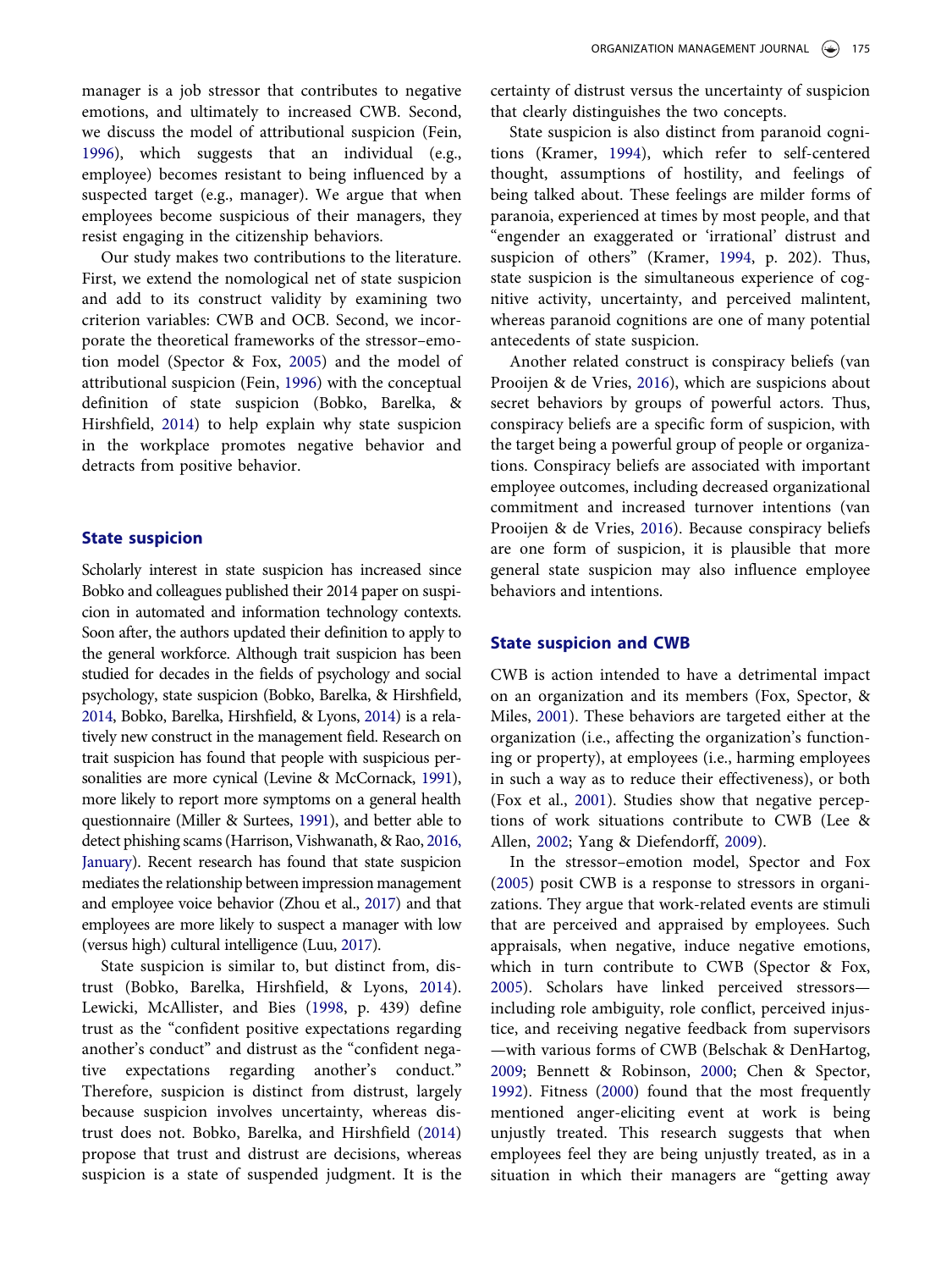with something," they may experience the negative emotional reaction that ultimately manifests in CWB.

We propose that state suspicion of one's manager represents a perceived stressor because of the inherent uncertainty and sensed malintent (Bobko, Barelka, Hirshfield, & Lyons, [2014](#page-10-6)). For example, employees may notice that a manager has abruptly started conducting quality checks and keeping all defective products in his office for "proper disposal." Employees may be uncertain whether the manager is actually disposing of truly defective products or is selling them on the black market for personal profit. This uncertainty and the perceived malintent are accompanied by increased cognitive activity as employees attempt to make sense of the situation. Thoughts of injustice created by an unscrupulous manager may lead to feelings of frustration and resentment, which in turn may lead to CWB (Fox & Spector, [1999\)](#page-10-12). Thus, we suggest that suspicion of one's manager is a perceived stressor for employees, increasing the likelihood of employees engaging in CWB.

<span id="page-3-2"></span>Hypothesis 1: Suspicion of one's manager is positively related to counterproductive work behavior (Study 1) and intended counterproductive work behavior (Study 2).

The stressor–emotion model helps explain why state suspicion increases CWB. However, we also propose that suspicion of a manager decreases OCB. To explain this proposition, we draw on the attributional model of suspicion (Fein, [1996\)](#page-10-5).

# State suspicion and OCB

<span id="page-3-3"></span>OCB is "individual behavior that is discretionary, not directly or explicitly recognized by the formal reward system and that in the aggregate promotes the effective functioning of the organization" (Organ, [1997,](#page-11-7) p. 866). Leadership research provides rich evidence that managers, through their own behaviors and relationships with subordinates, can promote employee OCB (Organ & Ryan, [1995](#page-11-17); Wang, Law, Hackett, Wang, & Chen, [2005](#page-11-18)). Indeed, scholars have demonstrated that managers encourage OCB among their employees by promoting creative problem solving and by making the organizational mission salient (Piccolo & Colquitt, [2006](#page-11-19)) through aligning individual motivation with specific helpful behaviors (Finkelstein & Penner, [2004\)](#page-10-13) and by demonstrating consideration (Schnake, Cochran, & Dumlar, [1995](#page-11-20)). Together, this research suggests that managers actively encourage employee OCB.

<span id="page-3-6"></span><span id="page-3-4"></span><span id="page-3-1"></span>In addition, there is empirical evidence pointing to the mediating effect of trust in the relationship between

<span id="page-3-5"></span>manager behaviors and employee OCB (Podsakoff, MacKenzie, Moorman, & Fetter, [1990](#page-11-21)). This evidence suggests that when trust in a manager is high, encouragement of OCB will translate into actual employee OCB. However, when trust in a manager is low, encouragement of OCB will not be realized.

Based on this evidence, it is plausible that when trust in a manager is in question, as in the case of state suspicion, employee OCB may decrease. We propose that suspicion of one's manager should decrease the likelihood of engaging in OCB, based on the model of attributional suspicion (Fein, [1996\)](#page-10-5). The model is grounded in a series of experiments designed to manipulate suspicion and suggests that once suspicious, individuals are highly motivated to avoid being persuaded by the target of suspicion. Individuals may become resistant to believing the statements of the suspicious target without strong evidence (Fein, [1996](#page-10-5)). This suggests that when an employee is suspicious of his or her manager, the employee is more likely to be on guard and less likely to be influenced by what the manager is attempting to encourage.

<span id="page-3-7"></span><span id="page-3-0"></span>There is also evidence that suspicion shapes intentions and behaviors. For example, when customers are suspicious of a salesperson's motives, their intentions to buy the salesperson's product decrease (DeCarlo, [2005](#page-10-14)). Additionally, Williams, Fitzsimons, and Block ([2004](#page-12-2)) found that when customers suspected profit-motivated communication (e.g., from a dental supply organization), they resisted engaging in healthy habits for a week (flossing). In fact, participants in the profit-motivated condition group flossed less than those in the control group, who received no communication. Williams and colleagues labeled this strong resistance to the wishes of a suspected target the "backlash effect." The backlash effect may explain why employees would reduce OCB—resisting compliance with a suspected manager's wishes.

Taken together, this stream of research suggests that when employees are suspicious of their managers, it is likely that they will resist engaging in positive work behaviors that their managers encourage. Thus, it is likely that employees who normally engage in OCB may decrease that behavior if they become suspicious of their managers. Therefore, we predict the following:

Hypothesis 2: Suspicion of one's manager is negatively related to organizational citizenship behavior (Study 1) and intended organizational citizenship behavior (Study 2).

# Study 1

Study 1 explores the effects of an employee's suspicion of his or her manager on the employee's positive and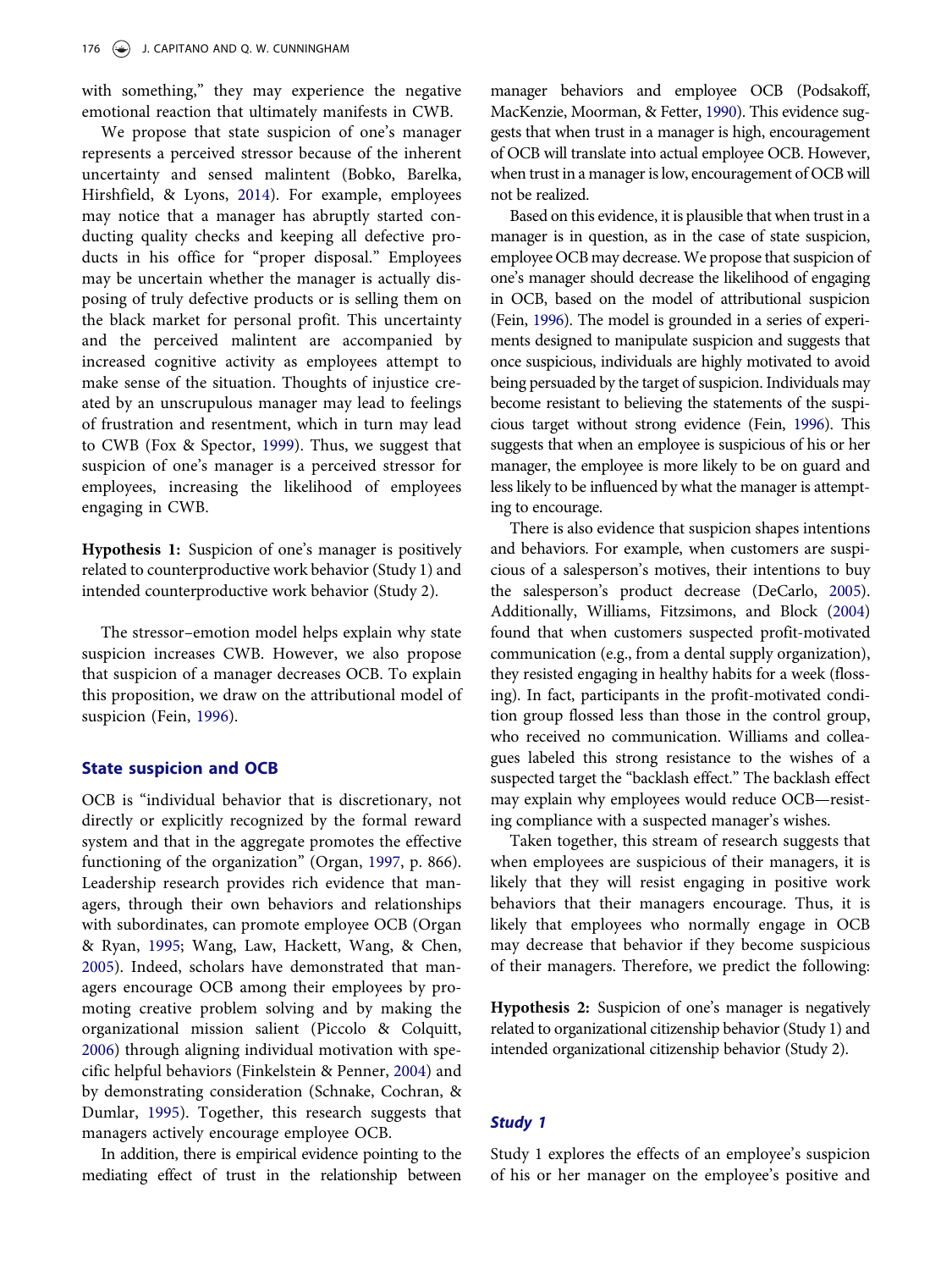negative workplace behaviors, operationalized as OCB and CWB.

#### **Sample**

<span id="page-4-2"></span><span id="page-4-1"></span><span id="page-4-0"></span>We recruited adults who worked at least 20 hours per week as survey participants, using Amazon's Mechanical Turk (mTurk). Although evidence demonstrating that mTurk data samples are equivalent to lab-based and other online samples is growing (Buhrmester, Kwang, & Gosling, [2011;](#page-10-15) Goodman, Cryder, & Cheema, [2013;](#page-11-22) Peer, Vosgerau, & Acquisti, [2014](#page-11-23)), some have called into question the motivations and attention of respondents (e.g., Downs, Holbrook, Sheng, & Cranor, [2010\)](#page-10-16). For example, mTurk participants may be motivated to "rush through" surveys in order to receive payment and move onto another task. In order to improve the overall data quality, participants had to be high-reputation workers with a 90% or greater approval rating from previous mTurk assignments. To increase the likelihood that participants speak fluent English, we requested workers in the United States. We also eliminated respondents who did not complete the survey, failed our attention checks, or spent inadequate time on the survey (i.e., based on our pretests of the survey, any surveys that were completed in less than 90 seconds). Initially, 25 surveys were eliminated because they were incomplete and another 18 surveys were eliminated based on our remaining criteria just described (i.e., failed attention check or inadequate time). The final sample of 251 was 61% male, approximately 76% white, with a mean age of 33 years. Approximately 90% of the sample had either attended college or completed a 4-year degree. (Additional details on the breakdown of the demographics can be found in [Table 1.](#page-5-0))

#### Procedure and measures

We collected data via online surveys. Participants were prompted to reflect on the last 3 months and answer a series of survey items related to their personal experience of suspicion toward their managers and engagement in CWB and OCB. They were also asked to complete demographic items.

#### Suspicion of manager

We adapted items from the state suspicion scale (Bobko, Barelka, Hirshfield, & Lyons, [2014](#page-10-4)) that could be modified to specify the target of suspicion as the manager. For example, we changed "I wasn't sure if the people I was dealing with were completely truthful with me" to "I am not sure if my manager is completely truthful with me." Items in the original scale that referred to processes or events were omitted. For example, we did not use the following item: "During the event, I was uncertain as to what would eventually happen." The resulting scale of eight items ( $\alpha = .96$ ) includes three items from the general suspicion subscale, one item from the uncertainty subscale, two items from the malintent subscale, and two items from the cognitive activity subscale. Participants read the following instructions and responded to the items on a 5 point agreement scale from  $1 =$  strongly disagree to 5 = strongly agree: "Please think about the person to whom you report at work (e.g., your manager). Thinking back to the interactions with your manager over the last three months, indicate the degree to which you agree/disagree with the following statements." A sample item is "I keep thinking that some of my manager's behaviors are unusual."

# Organizational citizenship behavior

Participants read the following instructions and responded to 16 items (Lee & Allen, [2002](#page-11-16)) on a 7-point frequency scale  $(\alpha = .94)$  from 1 = *never* to 7 = *always*: "Think about your current organization and the people at work. In the past three months, how often have you done each of the following." A sample item is "Go out of the way to make newer employees feel welcome in the work group."

#### Counterproductive behavior

<span id="page-4-3"></span>Participants read the following instructions and responded to the nine items of the Robinson and O'Leary-Kelly ([1998](#page-11-24)) measure on a 7-point frequency scale ( $\alpha$  = .91) from 1 = *never* to 7 = *always*: "Continue thinking about your current organization and the people at work. In the past three months, how often have you done each of the following? Please remember, all responses are completely confidential." A sample item is "Damaged property belonging to your employer."

To eliminate respondents who rushed through the survey without paying attention to the survey items, we also included an attention check item, "For this item, please select 'Always.'"

#### **Results**

Prior to testing the hypothesized relationships in both studies, we first conducted a confirmatory factor analysis using MPlus to test the expected factor structure of the main study variables. The expected three-factor model fit the data well  $(\chi^2(492) = 1534.39, p < .01,$  root mean square error of approximation [RMSEA] = 0.09, comparative fit index  $[CFI] = 0.84$ , standardized rot mean square residual [SRMR] = .08) and offered a significant improvement in chi-squared over a two-factor model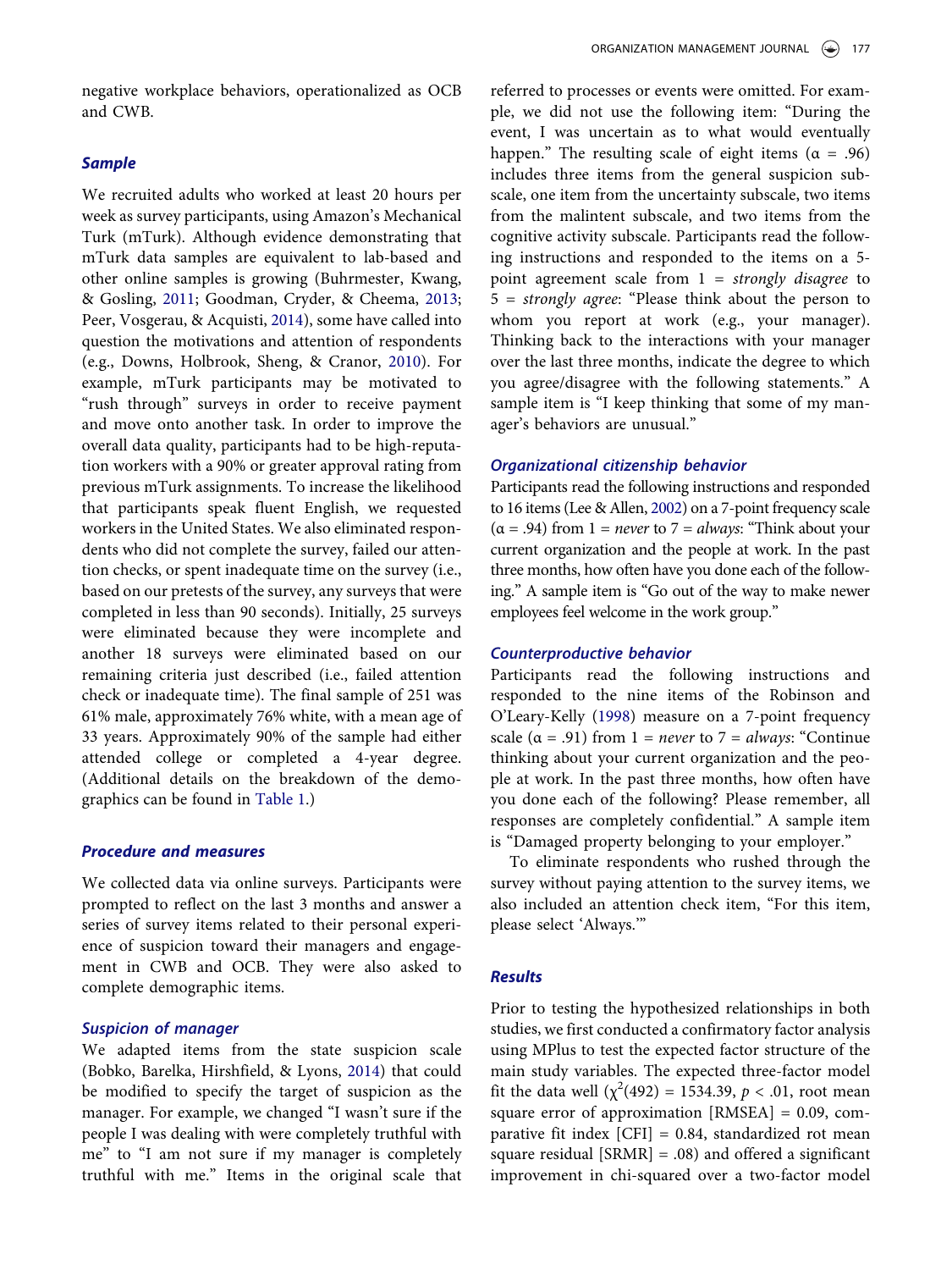<span id="page-5-0"></span>Table 1. Demographic breakdown of Study 1.

| - 11                                |                 |
|-------------------------------------|-----------------|
| Characteristic                      | Total responses |
| All                                 | 249             |
| Sex                                 |                 |
| Female                              | 95              |
| Male                                | 154             |
| Age group (years)                   |                 |
| 18–19                               | 4               |
| $20 - 29$                           | 111             |
| $30 - 39$                           | 85              |
| $40 - 49$                           | 27              |
| $50 - 59$                           | 18              |
| $60 - 69$                           | 4               |
| Race                                |                 |
| White                               | 190             |
| Nonwhite                            | 59              |
| Manager sex                         |                 |
| Female employee with female manager | 57              |
| Female employee with male manager   | 38              |
| Male employee with female manager   | 26              |
| Male employee with male manager     | 126             |

combining CWB and OCB ( $\chi^2(494) = 2798.18, p < .01$ , RMSEA = 0.14, CFI = 0.64, SRMR = .17,  $\Delta \chi^2$  $(2) = 1263.79$ ,  $p < .01$ ) or a one-factor model combining CWB, OCB, and state suspicion  $(\chi^2(495) = 4665.13,$  $p < .01$ , RMSEA = 0.18, CFI = 0.36, SRMR = .25,  $\Delta \chi^2$  $(1) = 1866.95, p < .01$ ).

We tested our hypotheses for both studies using SPSS version 24. [Table 2](#page-5-1) shows the means, standard deviations, reliabilities, and correlations among the variables for Study 1. As shown in [Table 3,](#page-5-2) our results revealed that suspicion was positively related to CWB ( $b = .33$ ,  $SE = .05$ ,  $p < .01$ ), while controlling for gender and age of the participants (employees) and managers. Thus, Hypothesis 1 was

supported. Additionally, suspicion was negatively related to OCB ( $b = -0.21$ ,  $SE = 0.07$ ,  $p < 0.01$ ), while controlling for the same demographic items, thus supporting Hypothesis 2.

### Study 2

The first study showed that an employee's suspicion of his or her manager is associated with important behavioral outcomes: CWB and OCB. We designed Study 2 to replicate those findings in a more controlled environment, using a randomized experimental vignette study. Our goal was to test whether the relationships supported in Study 1 would replicate if we manipulated the employee–manager relationship by arousing suspicion. In order to arouse suspicion in an experimental setting, we chose to create scenarios in which participants might question the work hours and effort of the manager described in the vignette. These scenarios created the conditions for perceived injustice, a common trigger in the stressor–emotion model (Fox et al., [2001\)](#page-10-7).

<span id="page-5-4"></span><span id="page-5-3"></span>According to Gabarro [\(1990](#page-10-17)), a trusting relationship between a manager and employee may be disrupted by a destabilizing event. One type of destabilizing event is a change in working environment, such as the example we include in our vignettes—the sudden change in a manager's work hours and location. Research demonstrates that employees beginning to telecommute constitutes an environmental change and leads to a decline in trust (Reinsch, [1997](#page-11-25); Whiteman & Dick, [2006](#page-12-3)). In line with recommendations to enhance realism when

<span id="page-5-1"></span>Table 2. Descriptive statistics, correlations, and scale reliabilities for Study 1.

| <b>TWATE ET DESCRIPTIVE STATISTICS</b> CONCIDIUS AND SCALE TEMADIMATES TOP STAMS IT. |       |      |           |           |         |         |           |         |      |
|--------------------------------------------------------------------------------------|-------|------|-----------|-----------|---------|---------|-----------|---------|------|
|                                                                                      | М     | SD   |           |           |         |         |           |         |      |
| 1. Employee age                                                                      | 32.86 | 9.74 |           |           |         |         |           |         |      |
| 2. Employee sex                                                                      | .38   | .49  | .112      |           |         |         |           |         |      |
| 3. Manager age                                                                       | 45.09 | 9.67 | $.304***$ | $-.021$   |         |         |           |         |      |
| 4. Manager sex                                                                       | 1.34  | .47  | $.158*$   | $.442***$ | $-.043$ |         |           |         |      |
| 5. Suspicion                                                                         | 2.45  | 1.05 | $-.082$   | $-.040$   | $-.093$ | .026    | .956      |         |      |
| 6. Organizational citizenship behavior                                               | 4.41  | 1.11 | $.130*$   | $.215***$ | .079    | $.139*$ | $-.197**$ | .942    |      |
| 7. Counterproductive work behavior                                                   | 1.82  | .93  | $-.191**$ | $-.126*$  | $-.054$ | $-.042$ | $.384**$  | $-.071$ | .913 |

Note.  $N = 251$ . Cronbach's alphas are in boldface.

 $* p < .05$  (two-tailed);  $* p < .01$  (two-tailed).

<span id="page-5-2"></span>

|  |  |  | Table 3. Summary regression results in Study 1. |  |  |  |  |
|--|--|--|-------------------------------------------------|--|--|--|--|
|--|--|--|-------------------------------------------------|--|--|--|--|

|                               | Counterproductive work behaviors |                                |         |           |                      |              | Organizational citizenship behaviors |           |               |           |               |         |
|-------------------------------|----------------------------------|--------------------------------|---------|-----------|----------------------|--------------|--------------------------------------|-----------|---------------|-----------|---------------|---------|
|                               |                                  | Step 2<br>Step 1               |         |           |                      | Step 1       |                                      |           | Step 2        |           |               |         |
| Variable                      | h                                | SE                             |         | h         | <b>SE</b>            |              | n                                    | <b>SE</b> |               |           | <b>SE</b>     |         |
| Constant                      | $2.40**$                         | .34                            | 7.00    | $1.42***$ | .35                  | 4.02         | $3.53**$                             | .40       | 8.74          | $4.13***$ | .44           | 9.38    |
| Employee age                  | $-.02**$                         | .01                            | $-2.76$ | $-.02$    | .01                  | $-2.49$      | .01                                  | .01       | 1.20          | .01       | .01           | .98     |
| Employee sex                  | $-.23$                           | .13                            | $-1.70$ | $-.18$    | .12                  | $-1.47$      | $.43***$                             | .16       | 2.71          | .40       | .16           | 2.58    |
| Manager age                   | .00                              | .01                            | $-.06$  | .00       | .01                  | .41          | .01                                  | .01       | .75           | .00       | .01           | .53     |
| Manager sex                   | .08                              | .14                            | .57     | .03       | .13                  | .22          | .12                                  | .16       | .72           | .15       | .16           | .92     |
| Suspicion                     |                                  |                                |         | $.33***$  | .05                  | 6.34         |                                      |           |               | $-.21***$ | .07           | $-3.16$ |
| Adjusted $R^2$                |                                  | $.03*$<br>$.17***$             |         |           | $.05***$<br>$.08***$ |              |                                      |           |               |           |               |         |
| F(df)                         |                                  | 3.08(4, 242)<br>10.91 (5, 241) |         |           |                      | 3.97(4, 242) |                                      |           | 5.29 (5, 241) |           |               |         |
| Adjusted $\Delta R^2$         |                                  | $.14***$                       |         |           |                      |              |                                      |           | $.04***$      |           |               |         |
| Incremental $F$ ( <i>df</i> ) |                                  |                                |         |           | 40.23 (1, 241)       |              |                                      |           |               |           | 9.96 (1, 241) |         |

Note.  $N = 251$ .  $b =$  unstandardized coefficient.  $SE =$  standard error.  $t =$  t-value.

 $**p* < .05; ***p* < .01$  (two-tailed).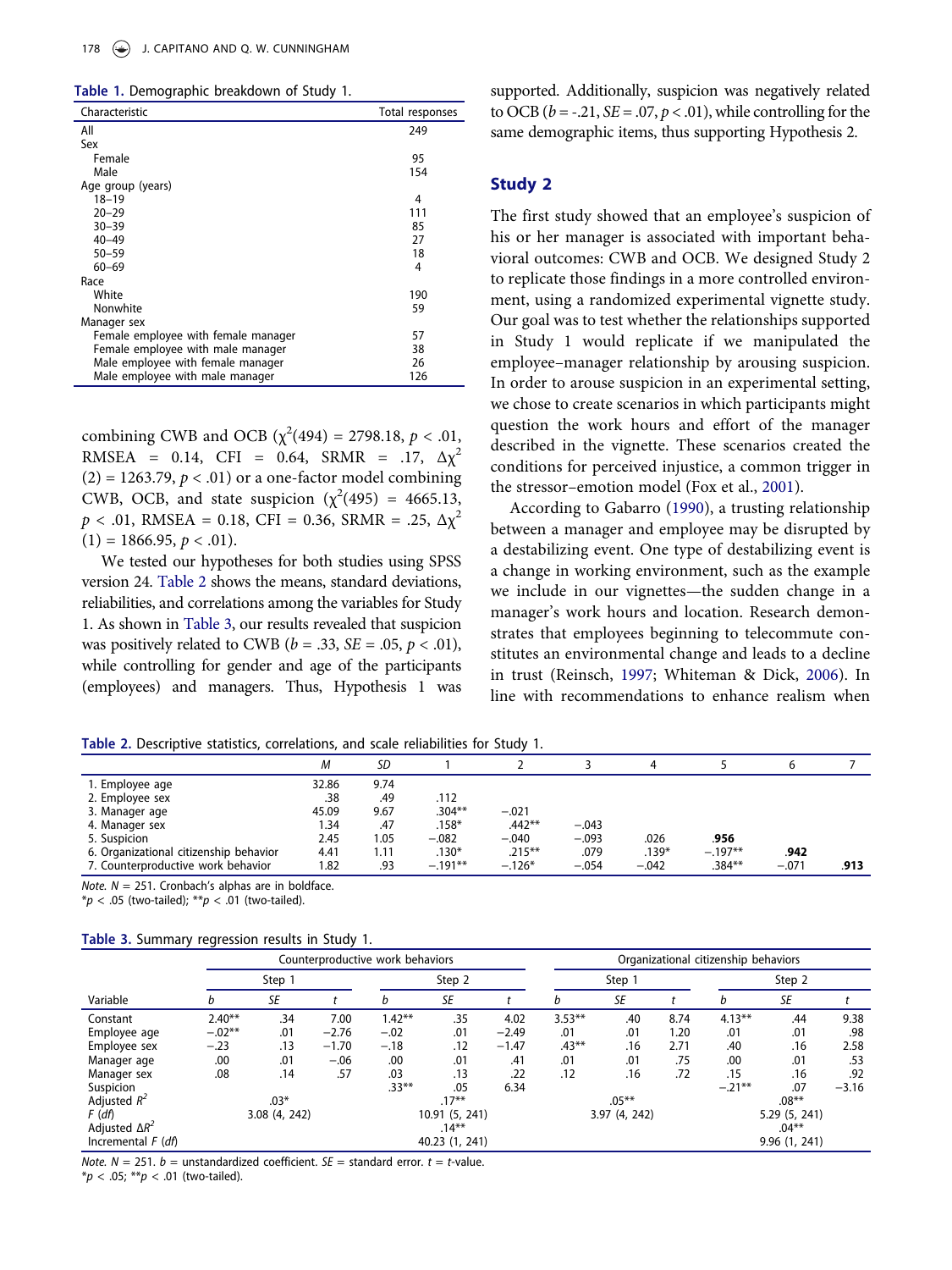<span id="page-6-4"></span><span id="page-6-0"></span>writing vignettes (Aguinis & Bradley, [2014\)](#page-10-18), we selected a change in a manager's work hours and location because of the dramatic increase in workplace flexibility (Matos & Galinsky, [2011\)](#page-11-26). Therefore, in developing our vignettes, we chose a change in telecommuting work habits as our destabilizing event. In addition, to avoid confounding attitudes toward telecommuting and "traditional" office work with suspicion of the manager, we included scenarios both for a recent change in which the manager begins telecommuting and for a recent change in which the manager begins working only in the office. In both scenarios, the manager is making a change in work hours and location.

<span id="page-6-3"></span><span id="page-6-2"></span>In line with other experimental research examining intentions (Bachrach & Jex, [2000](#page-10-19); Scott & Colquitt, [2007\)](#page-11-27), we wrote the vignettes so that they would arouse/ not arouse suspicion (Fein, [1996;](#page-10-5) Stiff et al., [1992](#page-11-8)). Following the guidance of Greenberg and Eskew [\(1993](#page-11-28)), we asked participants to assume the role of themselves (rather than a fictitious other) and created scenarios that would be familiar to many working adults. The vignettes appear in the appendix.

# **Sample**

We used snowball sampling to recruit working adults to our study via students at a Mid-Atlantic university who earned extra credit for recruiting the participants. In an effort to maintain the integrity of the data, we eliminated respondents who did not complete the survey, failed our attention checks, or spent inadequate time on the survey. Initially, 82 surveys were eliminated because they were incomplete and another 83 surveys were eliminated based on our remaining criteria described above (i.e., failed attention check or inadequate time). Those in the final sample of 219 participants were at least 18 years of age and worked at least 20 hours per week. The sample was 66% female, approximately 74% white, with a mean age of 34 years. Approximately 80% of the sample had either attended college or completed a 4-year degree. (Additional details on the breakdown of the demographics can be found in [Table 4.](#page-7-0))

#### Procedure and measures

<span id="page-6-5"></span>Consistent with prior research on workplace behavioral intentions (Williams, Pitre, & Zainuba, [2002\)](#page-12-4), we controlled for the likely influence of similar past behaviors. Therefore, participants first answered a series of questions regarding their recent (in the past year) CWB and OCB, which we labelled historical CWB and historical OCB. Participants were then randomly assigned to a

condition in a  $2 \times 2$  between-subjects design. Half the participants read a high-suspicion vignette; the other half read a low-suspicion vignette. Within each of these two groups, half the participants read a scenario we called telecommuting. In this scenario, the manager begins telecommuting while employees all work traditional (i.e., 9 to 5) hours in the office. The other half read a scenario we called *office-only*. For this scenario, the manager begins working exclusively in the office and only between 9:00 a.m. and 5:00 p.m., while employees all telecommute and work irregular hours. Thus, participants were given one of four possible condition vignettes to read: (a) telecommuting/high suspicion; (b) telecommuting/low suspicion; (c) office-only/high suspicion; (d) office-only/low suspicion. In keeping with methodological recommendations regarding vignette design, the manager described in each vignette had a gender-neutral name—Chris—and no gender-specific pronouns were used (Aviram, [2012](#page-10-20)). After reading the vignette, all participants answered a series of state suspicion items. Participants then answered survey questions about intentions regarding OCB and CWB, pretending that they were members of the organization and an employee of the manager, Chris, as described in the vignette. Finally, all participants answered demographic questions, including age and gender.

#### <span id="page-6-1"></span>State suspicion

We adapted five items from the Bobko, Barelka, Hirshfield, & Lyons ([2014](#page-10-4)) measure of state suspicion that would be relevant to the vignette. Two reverse-coded items were dropped due to low reliability. The remaining three items  $(\alpha = .92)$  formed our measure of state suspicion: "1) I wasn't sure if the manager, Chris, was being completely truthful with me. 2) I kept thinking that some behaviors were unusual. 3) I was suspicious of the manager, Chris, from the information given." In line with prior experimental studies of aroused suspicion, we used these items in a manipulation check of aroused state suspicion (Stiff et al., [1992](#page-11-8)), described in the Results section.

# Organizational citizenship behavior and counterproductive work behavior

We assessed OCB and CWB using the same items as in Study 1. For historical OCB ( $\alpha$  = .92) and historical CWB ( $\alpha$  = .81), we prompted participants with "Think" about your current organization and the people at work. In the past year, how often have you done each of the following?" For OCB intentions ( $\alpha = .95$ ) and CWB intentions ( $\alpha$  = .92), we used the same items as for the historical measures and we prompted participants with the following: "Pretending that you are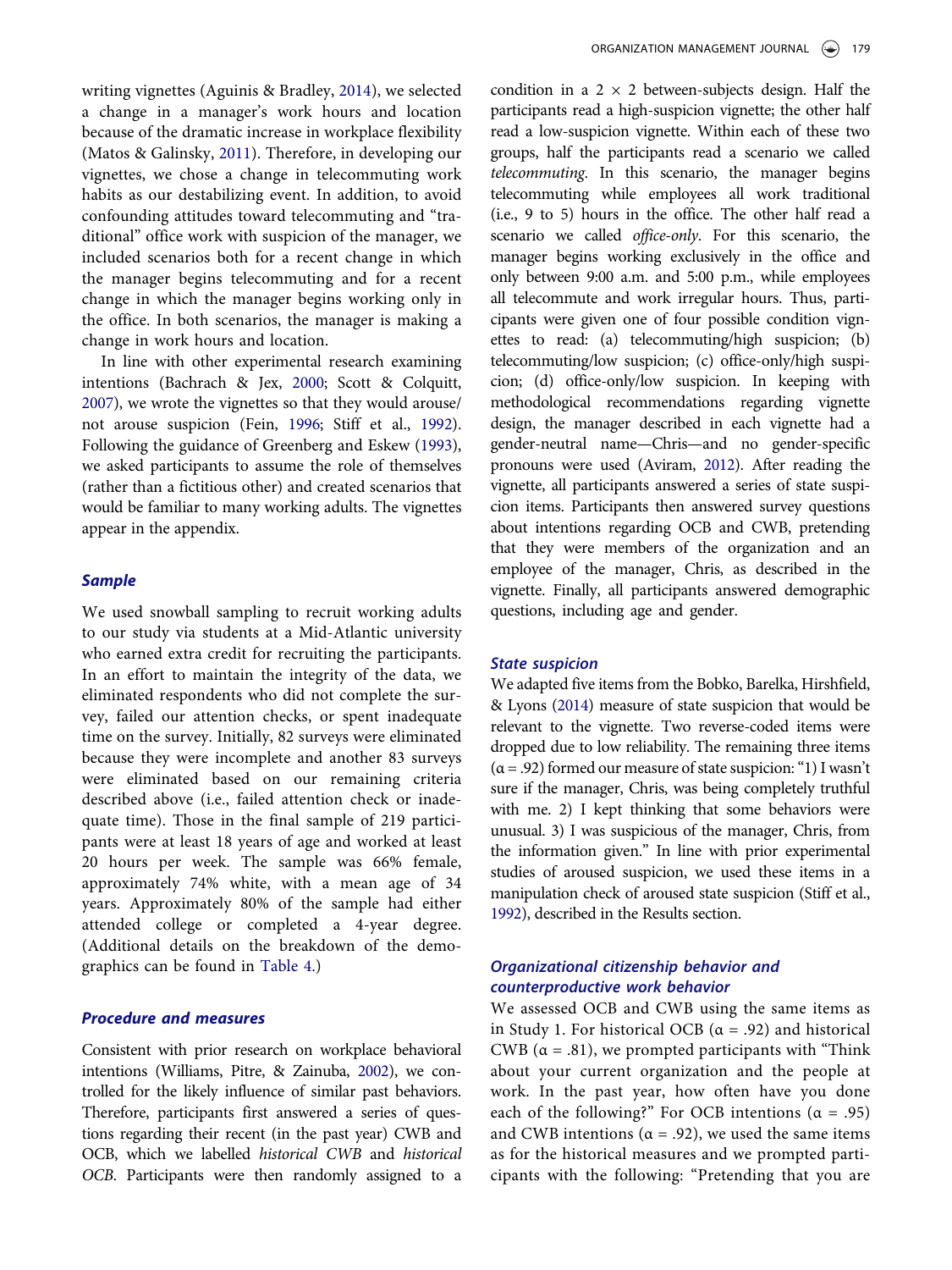<span id="page-7-0"></span>Table 4. Demographic breakdown of Study 2.

| ້                 |                 |
|-------------------|-----------------|
| Characteristic    | Total responses |
| All               | 219             |
| Sex               |                 |
| Female            | 145             |
| Male              | 74              |
| Age group (years) |                 |
| $18 - 19$         | 14              |
| $20 - 29$         | 106             |
| $30 - 39$         | 29              |
| $40 - 49$         | 21              |
| $50 - 59$         | 32              |
| $60 - 69$         | 11              |
| $70 - 79$         | 5               |
| Race              |                 |
| White             | 163             |
| Nonwhite          | 56              |
|                   |                 |

working in the department described in the vignette, how likely are you to do each of the following?"

To eliminate respondents who rushed through the survey without paying attention to the survey items, we also included the following two attention-check items: "For this item, please select 'Always,'" and "For this item, please respond 'Likely.'"

#### Results

We first conducted a confirmatory factor analysis to test the expected factor structure of the main study variables —suspicion, intended CWB, and intended OCB. The expected three-factor model fit the data well  $(\chi^2)$ 

 $(347) = 1402.72$ ,  $p < .01$ , RMSEA = 0.12, CFI = 0.80, SRMR = .07) and offered a significant improvement in chi-squared over a two-factor model combining intended CWB and OCB  $(\chi^2(349) = 2342.61, p < .01,$ RMSEA = 0.16, CFI = 0.62, SRMR = .13,  $\Delta \chi^2$  $(2) = 1139.89, p < .01$  or a one-factor model of all three model variables  $(\chi^2(350) = 2784.84, p < .01,$ RMSEA = 0.18, CFI = 0.53, SRMR = .14,  $\Delta \chi^2$  $(1) = 442.23, p < .01$ ).

In order to verify that our experimental manipulation worked, we ran an independent-samples  $t$ -test to compare the level of aroused suspicion in high- and low-suspicion conditions. There was a significant difference in the scores for the high-suspicion ( $M = 3.60$ ,  $SD = .83$ ) and low-suspicion ( $M = 2.80$ ,  $SD = 1.00$ ) conditions:  $t(217) = 6.48$ ,  $p < .01$ . These results suggest that our manipulation had a significant effect on participants' aroused suspicion of the manager.

We also wanted to ensure that it was the suspicion manipulation, and not participants' reaction to increasing or decreasing telecommuting, that determined the level of suspicion. Therefore, we ran an independent-samples t-test for the high-suspicion conditions (comparing telecommuting and office-only). There was no significant difference in the scores for the telecommuting  $(M = 3.60, SD = .83)$  and office-only ( $M = 3.60$ ,  $SD = .84$ ) conditions:  $t(111) = .005$ , n.s. Finally, we ran an independent-samples t-test for the low-suspicion conditions (comparing telecommuting and

<span id="page-7-1"></span>Table 5. Descriptive statistics, correlations, and scale reliabilities for Study 2.

|                      | М     | SD    |          |         |           |           |          |           |      |
|----------------------|-------|-------|----------|---------|-----------|-----------|----------|-----------|------|
| 1. Employee age      | 33.61 | 15.42 |          |         |           |           |          |           |      |
| 2. Employee sex      | .66   | .47   | $-.001$  |         |           |           |          |           |      |
| 3. Aroused suspicion | 3.21  | 1.00  | $-.154*$ | $-.077$ | .916      |           |          |           |      |
| 4. Historical CWB    | 1.69  | .63   | .001     | $-.088$ | $-.009$   | .812      |          |           |      |
| 5. Historical OCB    | 5.31  | .91   | .112     | .050    | $-.024$   | $-.154*$  | .916     |           |      |
| 6. CWB intentions    | 79.،  | .98   | $-.120$  | $-.060$ | $.269**$  | $.465***$ | $-.129$  | .917      |      |
| 7. OCB intentions    | 5.02  | 1.15  | $.145*$  | .005    | $-.237**$ | $-.085$   | $.464**$ | $-.476**$ | .951 |
|                      |       |       |          |         |           |           |          |           |      |

Note.  $N = 219$ . Cronbach's alphas are in boldface.

 $* p < .05$  (two-tailed);  $* p < .01$  (two-tailed).

<span id="page-7-2"></span>

|  |  | Table 6. Counterproductive work behavior and organizational citizenship behavior regression results in Study 2. |  |  |  |  |  |  |
|--|--|-----------------------------------------------------------------------------------------------------------------|--|--|--|--|--|--|
|--|--|-----------------------------------------------------------------------------------------------------------------|--|--|--|--|--|--|

|                               | Counterproductive work behavior intentions |                |         |                |                | Organizational citizenship behavior intentions |                |         |        |                |                |         |  |
|-------------------------------|--------------------------------------------|----------------|---------|----------------|----------------|------------------------------------------------|----------------|---------|--------|----------------|----------------|---------|--|
|                               |                                            | Model 1        |         |                | Model 2        |                                                |                | Model 1 |        |                | Model 2        |         |  |
| Variable                      | b                                          | SE             |         | b              | <b>SE</b>      |                                                | b              | SE      |        | b              | SE             |         |  |
| Constant                      | $.86***$                                   | .23            | 3.68    | $-.10$         | .31            | $-.33$                                         | $1.76***$      | .43     | 4.09   | $2.70**$       | .49            | 5.53    |  |
| Employee age                  | $-.01*$                                    | .00            | $-2.01$ | $-.01$         | .00            | $-1.37$                                        | .01            | .01     | 1.55   | .00            | .00            | 1.01    |  |
| Employee sex                  | $-.04$                                     | .13            | $-.35$  | $-.00$         | .12            | $-.00$                                         | $-.04$         | .15     | $-.28$ | $-.08$         | .14            | $-.57$  |  |
| <b>Historical CWB</b>         | $.72***$                                   | .09            | 7.62    | $.72**$        | .09            | 8.00                                           |                |         |        |                |                |         |  |
| Historical OCB                |                                            |                |         |                |                |                                                | $.57***$       | .08     | 7.49   | $.57**$        | .08            | 7.69    |  |
| Aroused suspicion             |                                            |                |         | $.26***$       | .06            | 4.54                                           |                |         |        | $-.25***$      | .07            | $-3.72$ |  |
| Adjusted $R^2$                |                                            | $.22***$       |         | $.28**$        |                |                                                | $.21***$       |         |        | $.26***$       |                |         |  |
| F(df)                         |                                            | 21.06 (3, 214) |         | 22.39 (4, 213) |                |                                                | 20.62 (3, 214) |         |        | 19.85 (4, 213) |                |         |  |
| Adjusted $\Delta R^2$         |                                            |                | $.07**$ |                |                | $.05***$                                       |                |         |        |                |                |         |  |
| Incremental $F$ ( <i>df</i> ) |                                            |                |         |                | 20.60 (1, 213) |                                                |                |         |        |                | 13.82 (1, 213) |         |  |

Note.  $N = 219$ .  $b =$  unstandardized estimates.  $SE =$  standard error.  $t = t$ -value. CWB = counterproductive work behaviors. OCB = organizational citizenship behaviors.

 $* p < .05$  (two-tailed);  $* p < .01$  (two-tailed).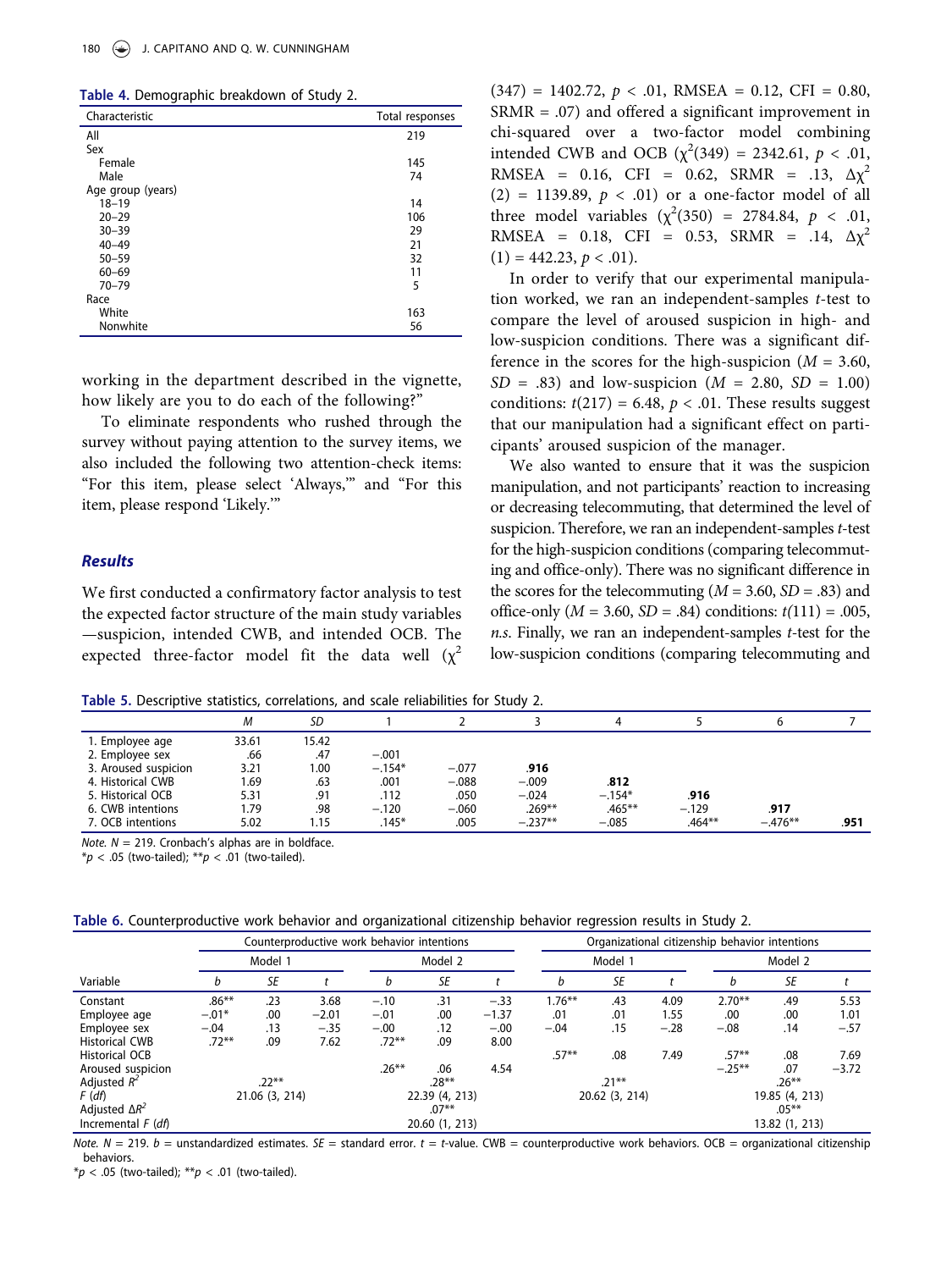office-only). There was no significant difference in the scores for the telecommuting  $(M = 2.84, SD = .94)$  and office-only ( $M = 2.75$ ,  $SD = 1.06$ ) conditions:  $t(104) = .45$ , n.s. These results show that it was the suspicion language, and not whether the manager started or stopped telecommuting, that was creating suspicion in participants. Therefore, we proceeded with regression analysis to test the hypotheses.

[Table 5](#page-7-1) shows the means, standard deviations, reliabilities, and correlations among the variables. The results of the regression analyses are shown in [Table](#page-7-2) [6](#page-7-2). Our results revealed that aroused suspicion was positively related to CWB ( $b = .26$ ,  $SE = .06$ ,  $p < .01$ ), while controlling for historical CWB, age, and gender, thus supporting Hypothesis 3. Additionally, aroused suspicion was negatively related to OCB ( $b = -.25$ ,  $SE = .07$ ,  $p < .01$ ), while controlling for historical OCB, age, and gender, thus supporting Hypothesis 4. Because we controlled for historical CWB and OCB, the findings supporting Hypotheses 3 and 4 indicate that state suspicion is related to CWB intentions and OCB intentions above and beyond the individual's prior pattern of CWB and OCB.

# **Discussion**

The purpose of this research was to determine whether employee suspicion of a manager contributes to negative workplace behavior and/or detracts from positive workplace behavior. Across two studies, we found that suspicion of one's manager is associated with recent CWB (Study 1) and intended CWB (Study 2). Moreover, we found that suspicion of one's manager is negatively associated with OCB (Study 1) and intended OCB (Study 2). Together, these findings indicate that employee suspicion of managers may have important and detrimental outcomes.

#### Implications for theory and future research

These findings are particularly important in light of the fact that suspicion is a state of suspended judgment (Bobko, Barelka, Hirshfield, & Lyons, [2014\)](#page-10-4), meaning that there is still uncertainty regarding whether a party is actually engaging in wrongdoing. The implication is that even the possibility of manager wrongdoing is enough to have a significant impact on employee behavior. Our results are robust, given their consistent pattern across two study designs and samples, controlling for age and gender, and, in the second study, for historical levels of CWB and OCB.

We extend the Bobko, Barelka, & Hirshfield [\(2014](#page-10-6)) stages of state-level information technology (IT) suspicion

model, which posits that suspicion leads to a variety of emotional (e.g., anxiety), neurological (e.g., anterior cingulated cortex activation), and cognitive outcomes, but focuses less on behavioral outcomes. Our study demonstrates the association between suspicion and two workplace behavioral outcomes—CWB and OCB—highlighting the importance of understanding suspicion in organizations. Recognizing the impact of suspicion can allow managers and employees to be more aware of how their actions are interpreted and the potential consequences that come from ambiguous behavior.

We based our theoretical arguments for the connection between suspicion and CWB on the stressor–emotion model (Spector & Fox, [2005\)](#page-11-9). The model proposes that perceived workplace stressors trigger negative emotional reactions, resulting in employee CWB. Prior studies have demonstrated links between perceived stressors (e.g., role ambiguity, role conflict, negative feedback from supervisors, and unjust treatment) and various forms of CWB (Belschak & DenHartog, 2009; Bennett & Robinson, [2000;](#page-10-9) Chen & Spector, [1992;](#page-10-10) Fitness, [2000\)](#page-10-11).

Our findings add to this theoretical model by identifying another workplace stressor—suspicion of one's manager—and adding to the growing list of stressors that may trigger CWB. Now that the relationship has been demonstrated, future research may test the mediating role of negative emotions, such as anxiety, resentment, and frustration, suggested by Spector and Fox's model. Additionally, future studies may examine the relative strength of suspicion compared to other perceived stressors such as role ambiguity and workload (Spector & Fox, [2005](#page-11-9)). In this way, the relative impact of state suspicion at work can be better understood in the area of workplace stressors.

In order to explain why employees would restrict their OCB, we called on the model of attributional suspicion (Fein, [1996](#page-10-5)). This model, based on a series of experiments, posits that suspicion motivates individuals to devote greater cognitive resources to understand the true motivation of the target of suspicion, as well as to avoid being fooled or persuaded by the target of suspicion. Our findings suggest that suspicion of one's manager puts an employee "on guard" against being persuaded to engage in citizenship behaviors that managers often encourage. In Study 2 we also controlled for historical levels of OCB. This means that despite a given disposition to engage in OCB, participants in the aroused suspicion condition demonstrated a significantly lower level of intended OCB than their counterparts in the low-suspicion condition. Future research may examine this relationship in a more fine-grained manner by examining whether suspicion of a co-worker would promote a similar effect. Perhaps the impact of suspicion is similar to that of trust, in that the target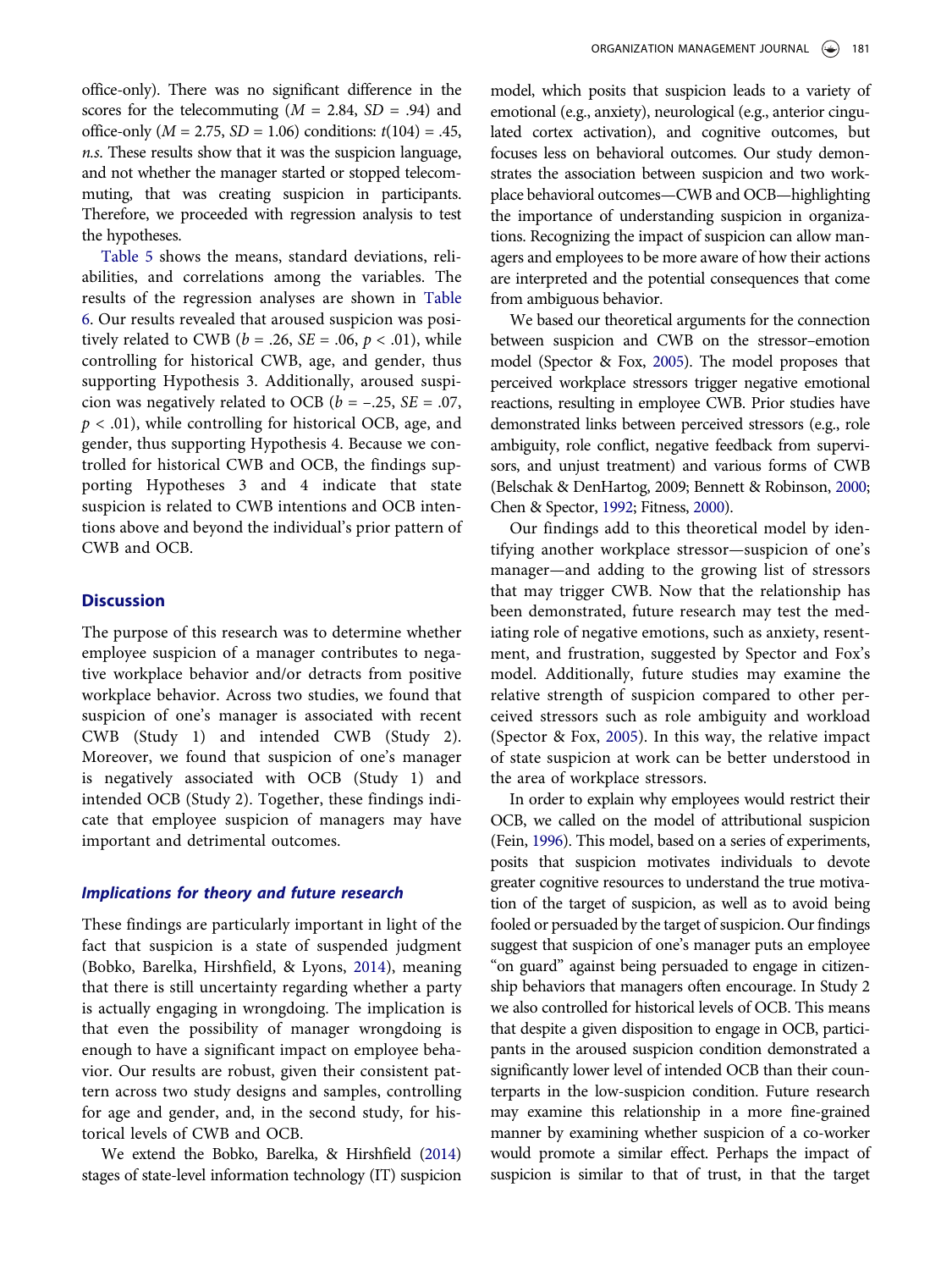<span id="page-9-0"></span>(manager compared to co-worker) produces differential outcomes (Colquitt, Scott, & LePine, [2007](#page-10-21)).

<span id="page-9-3"></span>It would be illuminating to study the environmental circumstances in which state suspicion of a manager or co-worker is amplified. It is plausible that availability bias (Tversky & Kahneman, [1973](#page-11-29)), the tendency to judge the probability of events based on how easily relevant examples (of such events) come to mind, plays a role in state suspicion. For example, it is plausible that when news cycles are filled with stories of embezzlement, individuals may be more likely to suspect managers or co-workers of embezzlement. Similarly, when employees learn of a co-worker terminated for cause, such as sexual harassment, it is possible that their suspicion of other cases of sexual misconduct would increase. Future research could explore such factors in the environment that promote workplace suspicion. Such findings might be useful to organizations seeking to respond to scandals and terminations.

#### Practical implications

The results of the studies provide insights into the potential detrimental outcomes of workplace suspicion. To limit CWB and to promote OCB in organizations, managers and human resources (HR) practitioners should address workplace suspicion at its very early stages. Because it is less likely that employees would directly accuse a manger of suspected wrongdoing or malintent, organizations should offer multiple avenues for raising questions and concerns without fear of retribution. Our findings also suggest that organizations should promote open communication. Uncertainty is one dimension of state suspicion, and to the degree that uncertainty can be reduced through open communication, this should limit the occurrence of suspicion. Finally, managers should be aware that they are closely observed by their employees, and that a sudden change in behavior might raise suspicions regarding their intentions. Managers who are purposely changing behavioral patterns may wish to share their intentions and goals with employees in an effort to reduce uncertainty and the possibility of suspicion.

#### Study limitations

The implications we discussed should be considered in light of the study's limitations. First, the data in Study 1 are cross-sectional. While our research utilizes a multimethod approach by experimentally testing our theoretical model in Study 2, longitudinal field studies that further support the causality of suspicion and its behavioral consequences would be beneficial. Second, our study design used self-report measures, which may have contributed to <span id="page-9-1"></span>same source biases (Podsakoff, MacKenzie, Lee, & Podsakoff, [2003\)](#page-11-30). However, prior research demonstrates the convergence of self-reporting and co-worker reports of CWB (Fox, Spector, Goh, & Bruursema, [2007\)](#page-10-22), providing some evidence that self-reports of CWB should be appropriate. We also followed the recommendations of Podsakoff et al. [\(2003\)](#page-11-30) to address the threat of social desirability—the tendency to respond to questions in a culturally acceptable way—by assuring participants that responses were completely anonymous and by not requesting personally identifiable information.

<span id="page-9-2"></span>Although we attempted to recruit participants representative of employees working in organizations, we recognize that our samples are not perfectly representative of the employed U.S. workforce. While the Bureau of Labor Statistics has reported that workforce is 78% white, 46.8% female, with a median age of 42 years, our mTurk sample (Study 1) was 76% white, 38% female, with a median age of 30.5 years. Our snowball sample (Study 2) is made up of working adults who are contacts of undergraduate students at an East Coast university, making it highly likely that the majority of those participants also live on the East Coast. This sample was 74% white, 76% female, with a median age of 26 years. Future researchers may want to examine whether these relationships hold in other contexts.

Another limitation was our adaptation and shortening of the original 20-item measure of state suspicion (Bobko, Barelka, Hirshfield, & Lyons, [2014\)](#page-10-4) in order to assess suspicion of a manager. Although prior studies have also used shortened versions of the original scale (e.g., Luu [[2017\]](#page-11-5) used 12 of the 20 items), there are few empirical data on the psychometric properties of the scale yet, so all findings should be cautiously interpreted. In addition, our shortened versions of the original scale make it impossible to tease apart dimensions of cognitive activity, malinent, and uncertainty.

This study examined two important employee performance outcomes: CWB and OCB. However, we recognize that there are myriad other employee and organizational outcomes, such as job satisfaction, turnover intention, psychological safety, and employee voice, that could have been included. Our hope is that future studies will shed light on how suspicion influences these and other workplace outcomes.

# Conclusion

Little is known about the outcomes of workplace suspicion. Across two studies, we demonstrate that employee suspicion of managers is positively associated with CWB and negatively associated with OCB. Given the relatively recent conceptualization of workplace state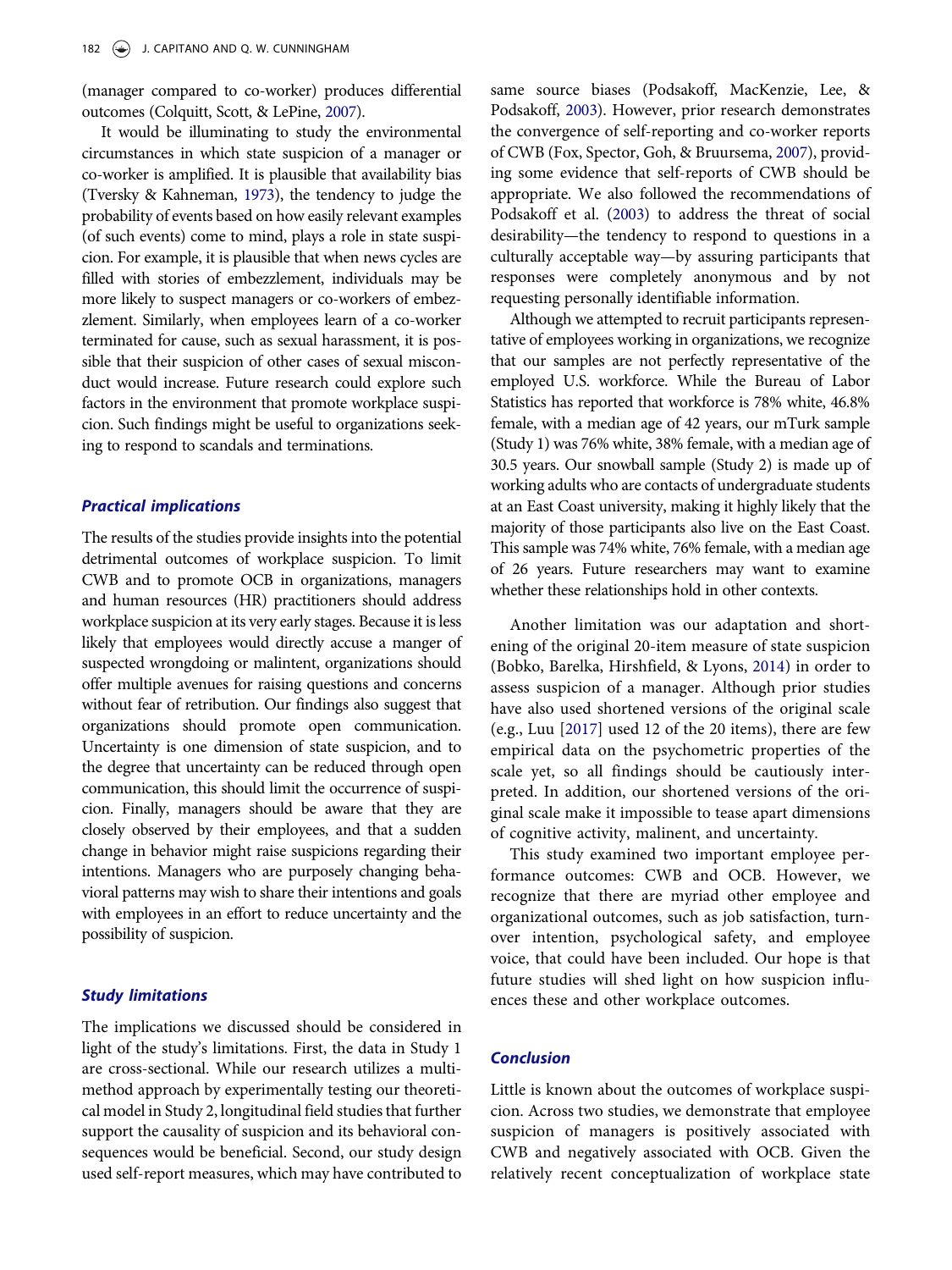suspicion, these findings highlight the importance of continued research in this growing area.

# Notes on contributors

Johnna Capitano is an assistant professor of management in the College of Business and Public Management at West Chester University of Pennsylvania. She received her PhD from Drexel University. Her research interests are in the areas of organizational socialization, negative workplace experiences, temporal constructs, and the work–home interface. She has previously published articles in the Journal of Vocational Behavior and the Journal of Business Ethics. She can be reached at jcapitano@wcupa.edu

Quinn W. Cunningham is an assistant professor of management in the College of Business Administration at Rider University. She received her PhD from Drexel University, and her primary research interests are in the areas of teams, leadership, and deviant behavior. She has previously published an article that appeared in the Journal of Business and Psychology. She can be reached at qcunningham@rider.edu

# **References**

- <span id="page-10-18"></span>Aguinis, H., & Bradley, K. ([2014](#page-6-0)). Best practice recommendations for designing and implementing experimental vignette methodology studies. Organizational Research Methods, 17, 315–371. doi:[10.1177/1094428114547952](https://doi.org/10.1177/1094428114547952)
- <span id="page-10-20"></span>Aviram, H. ([2012](#page-6-1)). What would you do? Conducting webbased factorial vignette surveys. In Gideon L. (Ed.), Handbook of Survey Methodology for the Social Sciences. New York, NY: Springer.
- <span id="page-10-19"></span>Bachrach, D. G., & Jex, S. M. [\(2000](#page-6-2)). Organizational citizenship and mood: An experimental test of perceived job breadth1. Journal of Applied Social Psychology, 30, 641– 663. doi:[10.1111/jasp.2000.30.issue-3](https://doi.org/10.1111/jasp.2000.30.issue-3)
- <span id="page-10-8"></span>Belschak, F. D., & Den Hartog, D. N. [\(2009\)](#page-2-0). Consequences of positive and negative feedback: The impact on emotions and extra-role behaviors. Applied Psychology, 58, 274–303
- <span id="page-10-9"></span>Bennett, R. J., & Robinson, S. L. [\(2000](#page-2-1)). Development of a measure of workplace deviance. Journal of Applied Psychology, 85, 349–360.
- <span id="page-10-6"></span>Bobko, P., Barelka, A. J., & Hirshfield, L. M. ([2014\)](#page-2-2). The construct of state-level suspicion: A model and research agenda for automated and information technology (IT) contexts. Human Factors: the Journal of the Human Factors and Ergonomics Society, 56, 489–508. doi:[10.1177/](https://doi.org/10.1177/0018720813497052) [0018720813497052](https://doi.org/10.1177/0018720813497052)
- <span id="page-10-4"></span>Bobko, P., Barelka, A. J., Hirshfield, L. M., & Lyons, J. B. [\(2014\)](#page-1-1). Invited article: The construct of suspicion and how it can benefit theories and models in organizational science. Journal of Business and Psychology, 29, 335–342. doi:[10.1007/s10869-014-9360-y](https://doi.org/10.1007/s10869-014-9360-y)
- <span id="page-10-15"></span>Buhrmester, M., Kwang, T., & Gosling, S. D. [\(2011\)](#page-4-0). Amazon's Mechanical Turk: A new source of inexpensive, yet high-quality, data? Perspectives on Psychological Science, 6, 3–5. doi:[10.1177/1745691610393980](https://doi.org/10.1177/1745691610393980)
- <span id="page-10-10"></span>Chen, P. Y., & Spector, P. E. [\(1992](#page-2-1)). Relationships of work stressors with aggression, withdrawal, theft and substance use: an exploratory study. Journal Of Occupational and

Organizational Psychology, 65, 177–184. doi:[10.1111/](https://doi.org/10.1111/joop.1992.65.issue-3) [joop.1992.65.issue-3](https://doi.org/10.1111/joop.1992.65.issue-3)

- <span id="page-10-2"></span>Chory, R. M., & Hubbell, A. P. [\(2008](#page-1-2)). Organizational justice and managerial trust as predictors of antisocial employee responses. Communication Quarterly, 56, 357–375. doi:[10.1080/01463370802448121](https://doi.org/10.1080/01463370802448121)
- <span id="page-10-21"></span>Colquitt, J. A., Scott, B. A., & LePine, J. A. ([2007](#page-9-0)). Trust, trustworthiness, and trust propensity: A meta-analytic test of their unique relationships with risk taking and job performance. Journal of Applied Psychology, 92, 909–927. doi:[10.1037/0021-9010.92.4.909](https://doi.org/10.1037/0021-9010.92.4.909)
- <span id="page-10-14"></span>DeCarlo, T. E. ([2005](#page-3-0)). The effects of sales message and suspicion of ulterior motives on salesperson evaluation. Journal of Consumer Psychology, 15, 238–249. doi:[10.1207/s15327663jcp1503\\_9](https://doi.org/10.1207/s15327663jcp1503_9)
- <span id="page-10-0"></span>Deluga, R. J. ([1994\)](#page-1-3). Supervisor trust building, leader-member exchange and organizational citizenship behavior. Journal of Occupational and Organizational Psychology, 67, 315–326. doi:[10.1111/j.2044-8325.1994.tb00570.x](https://doi.org/10.1111/j.2044-8325.1994.tb00570.x)
- <span id="page-10-1"></span>Deluga, R. J. [\(1995](#page-1-4)). The relation between trust in the supervisor and subordinate organizational citizenship behavior. Military Psychology, 7, 1–16. doi:[10.1207/s15327876mp0701\\_1](https://doi.org/10.1207/s15327876mp0701_1)
- <span id="page-10-16"></span>Downs, J. S., Holbrook, M. B., Sheng, S., & Cranor, L. F. ([2010\)](#page-4-1). Are your participants gaming the system?: screening mechanical turk workers. proceedings of the 28th international conference on human factors in computing systems. are your participants gaming the system?. GA. New York: ACM Press: Atlanta. pp. 2399–2402. doi:[10.1145/1753326](https://doi.org/10.1145/1753326)
- <span id="page-10-3"></span>Erkutlu, H., & Chafra, J. [\(2013](#page-1-5)). Effects of trust and psychological contract violation on authentic leadership and organizational deviance. Management Research Review, 36, 828–848. doi:[10.1108/MRR-06-2012-0136](https://doi.org/10.1108/MRR-06-2012-0136)
- <span id="page-10-5"></span>Fein, S. [\(1996\)](#page-2-3). Effects of suspicion on attributional thinking and the correspondence bias. Journal of Personality and Social Psychology, 70, 1164–1184. doi:[10.1037/0022-3514.70.6.1164](https://doi.org/10.1037/0022-3514.70.6.1164)
- <span id="page-10-13"></span>Finkelstein, M. A., & Penner, L. A. [\(2004](#page-3-1)). Predicting organizational citizenship behavior: Integrating the functional and role identity approaches. Social Behavior and Personality: an International Journal, 32, 383–398. doi:[10.2224/sbp.2004.32.4.383](https://doi.org/10.2224/sbp.2004.32.4.383)
- <span id="page-10-11"></span>Fitness, J. ([2000](#page-2-4)). Anger in the workplace: an emotion script approach to anger episodes between workers and their superiors, co-workers and subordinates. Journal Of Organizational Behavior, 21, 147–162. doi:[10.1002/\(ISSN\)1099-1379](https://doi.org/10.1002/(ISSN)1099-1379)
- <span id="page-10-12"></span>Fox, S., & Spector, P. E. ([1999\)](#page-3-2). A model of work frustration– Aggression. Journal of Organizational Behavior, 20, 915– 931. doi:[10.1002/\(ISSN\)1099-1379](https://doi.org/10.1002/(ISSN)1099-1379)
- <span id="page-10-22"></span>Fox, S., Spector, P. E., Goh, A., & Bruursema, K. [\(2007\)](#page-9-1). Does your coworker know what you're doing? Convergence of self-and peer-reports of counterproductive work behavior. International Journal of Stress Management, 14, 41–60. doi:[10.1037/1072-5245.14.1.41](https://doi.org/10.1037/1072-5245.14.1.41)
- <span id="page-10-7"></span>Fox, S., Spector, P. E., & Miles, D. [\(2001\)](#page-2-5). Counterproductive work behavior (CWB) in response to job stressors and organizational justice: Some mediator and moderator tests for autonomy and emotions. Journal of Vocational Behavior, 59, 291–309. doi:[10.1006/jvbe.2001.1803](https://doi.org/10.1006/jvbe.2001.1803)
- <span id="page-10-17"></span>Gabarro, J. J. [\(1990\)](#page-5-3). The development of working relationships. In J. Galegher, R. E. Kraut, & C. Egido (Eds.), Intellectual teamwork: Social and technological foundations of cooperative work (pp. 79–110). Hillsdale, NJ: Lawrence Erlbaum Associates.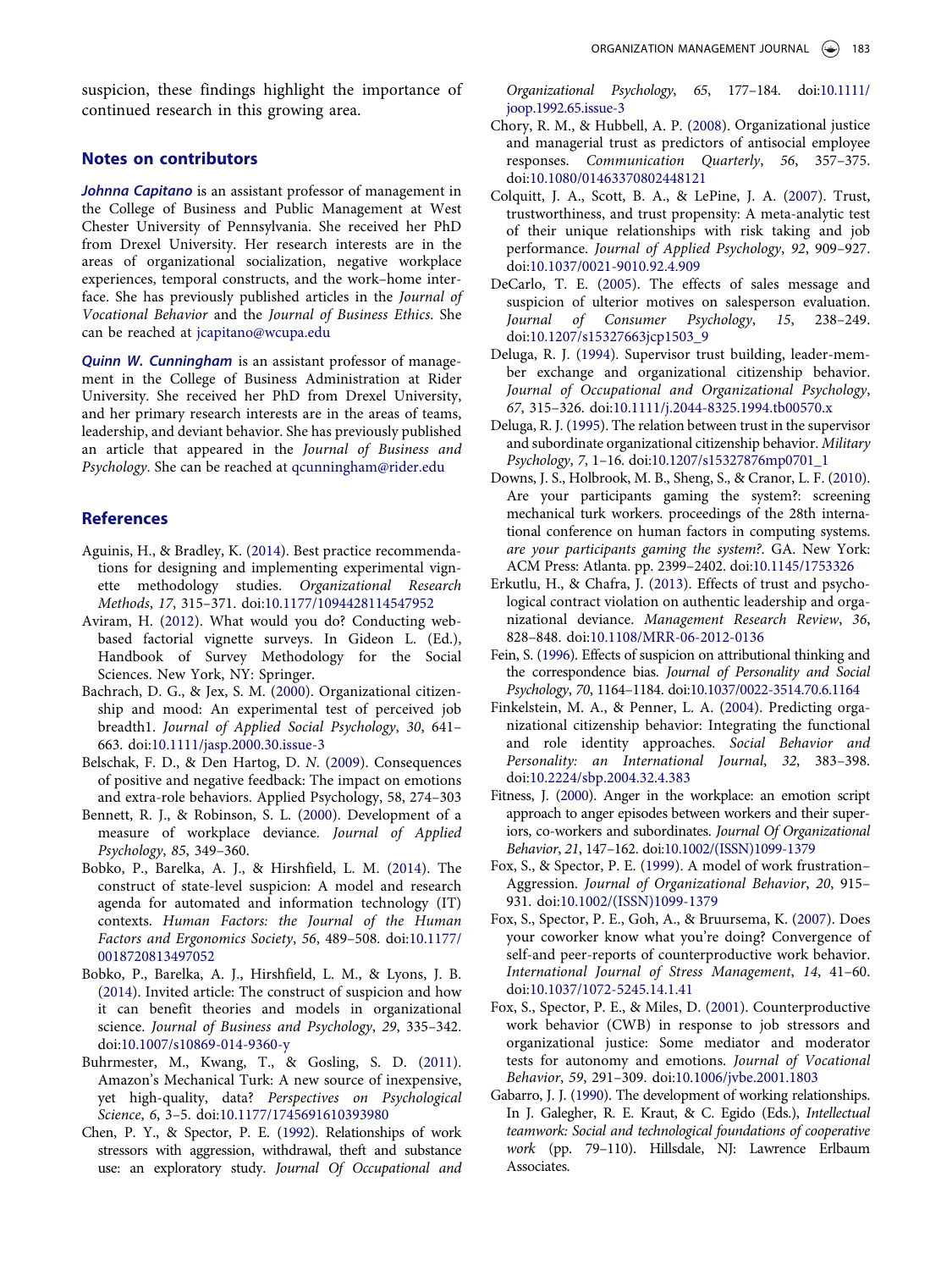- <span id="page-11-22"></span>Goodman, J. K., Cryder, C. E., & Cheema, A. [\(2013](#page-4-0)). Data collection in a flat world: The strengths and weaknesses of Mechanical Turk samples. Journal of Behavioral Decision Making, 26, 213–224. doi:[10.1002/bdm.v26.3](https://doi.org/10.1002/bdm.v26.3)
- <span id="page-11-28"></span>Greenberg, J., & Eskew, D. E. [\(1993\)](#page-6-3). The role of role playing in organizational research. Journal of Management, 19, 221–241. doi:[10.1177/014920639301900203](https://doi.org/10.1177/014920639301900203)
- <span id="page-11-12"></span>Harrison, B., Vishwanath, A., & Rao, R. [\(2016, January](#page-2-6)). A user-centered approach to phishing susceptibility: The role of a suspicious personality in protecting against phishing. In System Sciences (HICSS), [2016](#page-2-6) 49th Hawaii International Conference, (pp. 5628–5634), Koloa, HI: IEEE. doi:[10.1109/HICSS.2016.696](https://doi.org/10.1109/HICSS.2016.696)
- <span id="page-11-4"></span>Hill, C. ([2011](#page-1-6), January 3). 10 Things your boss won't tell you. MarketWatch. Retrieved from [https://www.marketwatch.](https://www.marketwatch.com/story/10-things-your-boss-wont-tell-you-1293757446378) [com/story/10-things-your-boss-wont-tell-you-1293757446378](https://www.marketwatch.com/story/10-things-your-boss-wont-tell-you-1293757446378)
- <span id="page-11-2"></span>Hilton, J., Fein, S., & Miller, D. [\(1993\)](#page-1-7). Suspicion and dispositional inference. Personality and Social Psychology Bulletin, 19, 501–512. doi:[10.1177/0146167293195003](https://doi.org/10.1177/0146167293195003)
- <span id="page-11-14"></span>Kramer, R. M. ([1994](#page-2-7)). The sinister attribution error: Paranoid cognition and collective distrust in organizations. Motivation and Emotion, 18, 199–230. doi:[10.1007/BF02249399](https://doi.org/10.1007/BF02249399)
- <span id="page-11-16"></span>Lee, K., & Allen, N. J. [\(2002\)](#page-2-8). Organizational citizenship behavior and workplace deviance: The role of affect and cognitions. Journal of Applied Psychology, 87, 131–142.
- <span id="page-11-10"></span>Levine, T. R., & McCornack, S. A. ([1991](#page-2-9)). The dark side of trust: Conceptualizing and measuring types of communicative suspicion. Communication Quarterly, 39, 325–340. doi:[10.1080/01463379109369809](https://doi.org/10.1080/01463379109369809)
- <span id="page-11-13"></span>Lewicki, R. J., McAllister, D. J., & Bies, R. J. [\(1998](#page-2-10)). Trust and distrust: new relationships and realities. Academy Of Management Review, 23, 438–458. doi:[10.5465/](https://doi.org/10.5465/amr.1998.926620) [amr.1998.926620](https://doi.org/10.5465/amr.1998.926620)
- <span id="page-11-5"></span>Luu, T. [\(2017\)](#page-1-8). Cultural intelligence and state suspicion: Attachment styles as moderators. Corporate Communications: An International Journal, 22, 113–132. doi:[10.1108/CCIJ-06-](https://doi.org/10.1108/CCIJ-06-2015-0032) [2015-0032](https://doi.org/10.1108/CCIJ-06-2015-0032)
- <span id="page-11-26"></span>Matos, K., & Galinsky, E. ([2011](#page-6-4)). Workplace flexibility in the United States: A status report. New York, NY: Families and Work Institute.
- <span id="page-11-0"></span>Mayer, R. C., & Gavin, M. B. [\(2005](#page-1-4)). Trust in management and performance: Who minds the shop while the employees watch the boss? Academy of Management Journal, 48, 874–888. doi:[10.5465/amj.2005.18803928](https://doi.org/10.5465/amj.2005.18803928)
- <span id="page-11-11"></span>Miller, P., & Surtees, P. G. [\(1991](#page-2-11)). Psychological symptoms and their course in first-year medical students as assessed by the Interval General Health Questionnaire (I-GHQ). The British Journal of Psychiatry, 159(2), 199–207.
- <span id="page-11-7"></span>Organ, D. W. [\(1997\)](#page-1-9). Organizational citizenship behavior: it's construct clean-up time. Human Performance, 10, 85–97. doi:[10.1207/s15327043hup1002\\_2](https://doi.org/10.1207/s15327043hup1002_2)
- <span id="page-11-17"></span>Organ, D. W., & Ryan, K. [\(1995](#page-3-3)). A meta-analytic review of attitudinal and dispositional predictors of organizational citizenship behavior. Personnel Psychology, 48, 775–802. doi:[10.1111/peps.1995.48.issue-4](https://doi.org/10.1111/peps.1995.48.issue-4)
- <span id="page-11-23"></span>Peer, E., Vosgerau, J., & Acquisti, A. ([2014\)](#page-4-2). Reputation as a sufficient condition for data quality on Amazon Mechanical Turk. Behavior Research Methods, 46, 1023– 1031. doi:[10.3758/s13428-013-0434-y](https://doi.org/10.3758/s13428-013-0434-y)
- <span id="page-11-19"></span>Piccolo, R. F., & Colquitt, J. A. ([2006](#page-3-4)). Transformational leadership and job behaviors: The mediating role of core

job characteristics. Academy of Management Journal, 49, 327–340. doi:[10.5465/amj.2006.20786079](https://doi.org/10.5465/amj.2006.20786079)

- <span id="page-11-30"></span>Podsakoff, P. M., MacKenzie, S. B., Lee, J. Y., & Podsakoff, N. P. ([2003](#page-9-2)). Common method biases in behavioral research: A critical review of the literature and recommended remedies. Journal of Applied Psychology, 88, 879–903. doi:[10.1037/0021-9010.88.5.879](https://doi.org/10.1037/0021-9010.88.5.879)
- <span id="page-11-21"></span>Podsakoff, P. M., MacKenzie, S. B., Moorman, R. H., & Fetter, R. [\(1990\)](#page-3-5). Transformational leader behaviors and their effects on followers' trust in leader, satisfaction, and organizational citizenship behaviors. The Leadership Quarterly, 1, 107–142. doi:[10.1016/1048-9843\(90\)90009-7](https://doi.org/10.1016/1048-9843(90)90009-7)
- <span id="page-11-25"></span>Reinsch, N. L. [\(1997](#page-5-4)). Relationships between telecommuting workers and their managers: An exploratory study. Journal of Business Communication, 34(4), 343–369. doi:[10.1177/](https://doi.org/10.1177/002194369703400402) [002194369703400402](https://doi.org/10.1177/002194369703400402)
- <span id="page-11-24"></span>Robinson, S. L., & O'Leary-Kelly, A. M. ([1998\)](#page-4-3). Monkey see, monkey do: The influence of work groups on the antisocial behavior of employees. Academy of Management Journal, 41, 658–672.
- <span id="page-11-20"></span>Schnake, M., Cochran, D., & Dumlar, M. [\(1995\)](#page-3-6). Encouraging organizational citizenship: The effects of job satisfaction, perceived equity and leadership. Journal of Managerial Issues, 7, 209–221.
- <span id="page-11-27"></span>Scott, B. A., & Colquitt, J. A. ([2007](#page-6-2)). Are organizational justice effects bounded by individual differences? An examination of equity sensitivity, exchange ideology, and the Big Five. Group & Organization Management, 32, 290– 325. doi:[10.1177/1059601106286877](https://doi.org/10.1177/1059601106286877)
- <span id="page-11-3"></span>Sick-day bounty hunters. ([2010](#page-1-10), December 2). Bloomberg. Retrieved from [https://www.bloomberg.com/news/arti](https://www.bloomberg.com/news/articles/2010-12-02/the-sick-day-bounty-hunters) [cles/2010-12-02/the-sick-day-bounty-hunters](https://www.bloomberg.com/news/articles/2010-12-02/the-sick-day-bounty-hunters)
- <span id="page-11-6"></span>Spector, P. E., & Fox, S. ([2002](#page-1-11)). An emotion-centered model of voluntary work behavior: Some parallels between counterproductive work behavior and organizational citizenship behavior. Human Resource Management Review, 12, 269–292. doi:[10.1016/S1053-4822\(02\)00049-9](https://doi.org/10.1016/S1053-4822(02)00049-9)
- <span id="page-11-9"></span>Spector, P. E., & Fox, S. ([2005](#page-2-12)). The stressor-emotion model of counterproductive work behavior. In S. Fox & P. E. Spector (Eds.), Counterproductive work behavior: Investigations of actors and targets (pp. 151–174). Washington, DC: American Psychological Association.
- <span id="page-11-8"></span>Stiff, J. B., Kim, H. J., & Ramesh, C. N. ([1992](#page-1-12)). Truth biases and aroused suspicion in relational deception. Communication Research, 19, 326–345. doi:[10.1177/009365092019003002](https://doi.org/10.1177/009365092019003002)
- <span id="page-11-1"></span>Thau, S., Crossley, C., Bennett, R. J., & Sczesny, S. [\(2007\)](#page-1-5). The relationship between trust, attachment, and antisocial work behaviors. Human Relations, 60, 1155–1179. doi:[10.1177/0018726707081658](https://doi.org/10.1177/0018726707081658)
- <span id="page-11-29"></span>Tversky, A., & Kahneman, D. ([1973](#page-9-3)). Availability: A heuristic for judging frequency and probability. Cognitive Psychology, 5, 207–232. doi:[10.1016/0010-](https://doi.org/10.1016/0010-0285(73)90033-9) [0285\(73\)90033-9](https://doi.org/10.1016/0010-0285(73)90033-9)
- <span id="page-11-15"></span>van Prooijen, J. W., & de Vries, R. E. ([2016](#page-2-13)). Organizational conspiracy beliefs: Implications for leadership styles and employee outcomes. Journal of Business and Psychology, 31, 479–491. doi:[10.1007/s10869-015-9428-3](https://doi.org/10.1007/s10869-015-9428-3)
- <span id="page-11-18"></span>Wang, H., Law, K. S., Hackett, R. D., Wang, D., & Chen, Z. X. [\(2005\)](#page-3-3). Leader-member exchange as a mediator of the relationship between transformational leadership and followers' performance and organizational citizenship